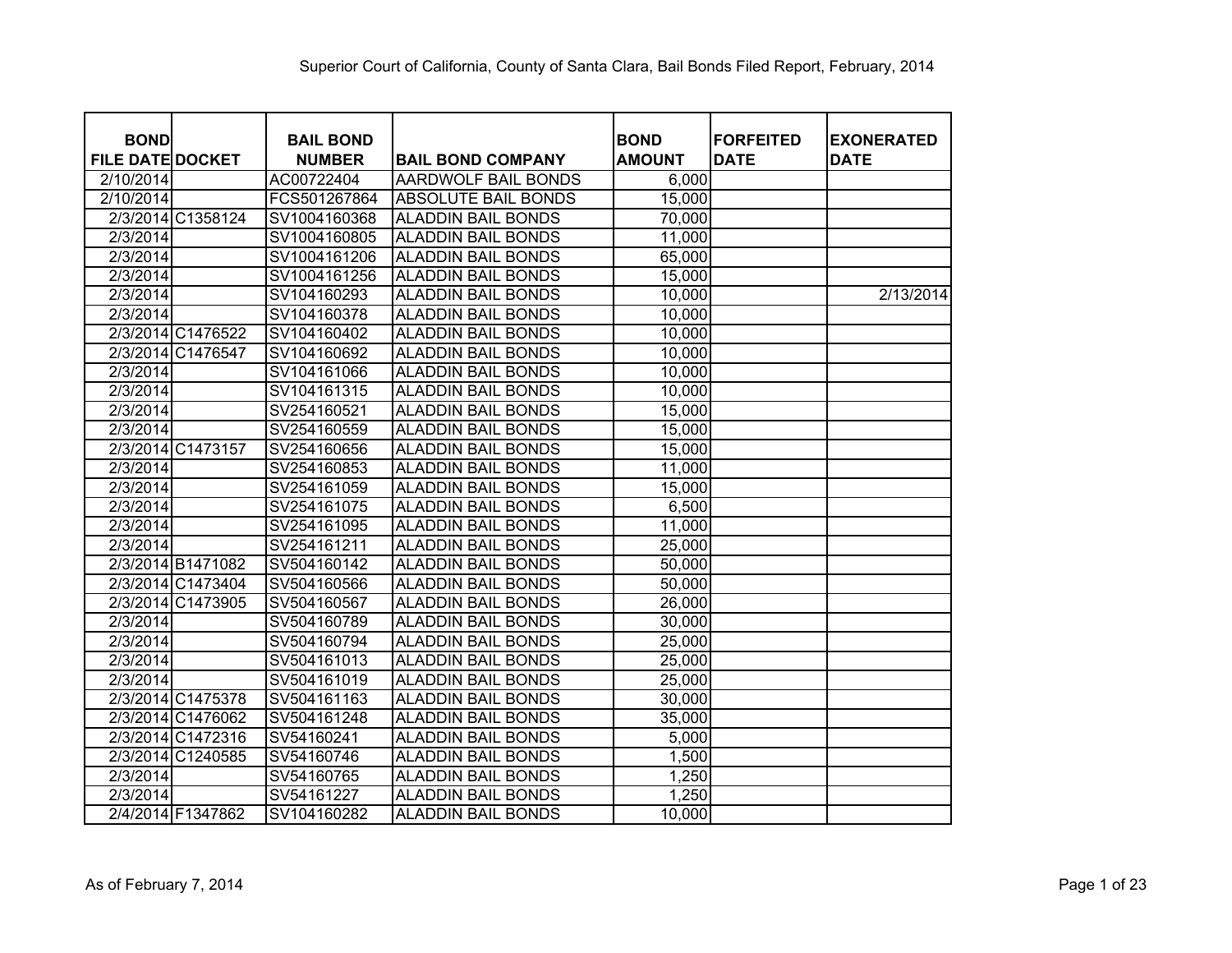| <b>BOND</b>             |                   | <b>BAIL BOND</b> |                           | <b>BOND</b>   | <b>FORFEITED</b> | <b>EXONERATED</b> |
|-------------------------|-------------------|------------------|---------------------------|---------------|------------------|-------------------|
| <b>FILE DATE DOCKET</b> |                   | <b>NUMBER</b>    | <b>BAIL BOND COMPANY</b>  | <b>AMOUNT</b> | <b>DATE</b>      | <b>DATE</b>       |
| 2/4/2014                |                   | SV104161459      | <b>ALADDIN BAIL BONDS</b> | 5,000         |                  |                   |
|                         | 2/4/2014 C1370536 | SV104161463      | <b>ALADDIN BAIL BONDS</b> | 6,000         |                  |                   |
|                         | 2/4/2014 C1475969 | SV104161505      | <b>ALADDIN BAIL BONDS</b> | 10,000        |                  |                   |
|                         | 2/4/2014 C1473097 | SV104161554      | <b>ALADDIN BAIL BONDS</b> | 8,000         |                  |                   |
|                         | 2/4/2014 F1036499 | SV254116559      | <b>ALADDIN BAIL BONDS</b> | 20,000        | 3/5/2014         |                   |
|                         | 2/4/2014 F1348197 | SV254158479      | <b>ALADDIN BAIL BONDS</b> | 15,000        |                  | 2/24/2014         |
|                         | 2/4/2014 C1475084 | SV504161400      | <b>ALADDIN BAIL BONDS</b> | 30,000        |                  |                   |
|                         | 2/5/2014 C1476869 | SV1004161596     | <b>ALADDIN BAIL BONDS</b> | 25,000        | 3/4/2014         |                   |
|                         | 2/5/2014 C1245875 | SV1004161826     | <b>ALADDIN BAIL BONDS</b> | 75,000        |                  | 2/7/2014          |
|                         | 2/5/2014 B1471095 | SV104161348      | <b>ALADDIN BAIL BONDS</b> | 10,000        |                  |                   |
|                         | 2/5/2014 B1369822 | SV104161468      | <b>ALADDIN BAIL BONDS</b> | 10,000        |                  |                   |
|                         | 2/5/2014 B1470894 | SV254160626      | <b>ALADDIN BAIL BONDS</b> | 25,000        |                  |                   |
|                         | 2/5/2014 B1471142 | SV254161191      | <b>ALADDIN BAIL BONDS</b> | 11,000        |                  |                   |
|                         | 2/5/2014 B1369043 | SV254161478      | <b>ALADDIN BAIL BONDS</b> | 25,000        |                  |                   |
| 2/5/2014                |                   | SV254161723      | <b>ALADDIN BAIL BONDS</b> | 25,000        |                  |                   |
| 2/5/2014                |                   | SV504160414      | <b>ALADDIN BAIL BONDS</b> | 11,000        |                  |                   |
|                         | 2/5/2014 B1366844 | SV504160780      | <b>ALADDIN BAIL BONDS</b> | 25,000        |                  |                   |
|                         | 2/5/2014 B1364986 | SV504160781      | <b>ALADDIN BAIL BONDS</b> | 25,000        |                  |                   |
|                         | 2/6/2014 C1473108 | SV104160993      | <b>ALADDIN BAIL BONDS</b> | 6,000         |                  |                   |
| 2/6/2014                |                   | SV104161853      | <b>ALADDIN BAIL BONDS</b> | 10,000        |                  |                   |
| 2/6/2014                |                   | SV104161920      | <b>ALADDIN BAIL BONDS</b> | 10,000        |                  |                   |
|                         | 2/6/2014 C1474871 | SV104161966      | <b>ALADDIN BAIL BONDS</b> | 10,000        |                  |                   |
| 2/6/2014                |                   | SV254161899      | <b>ALADDIN BAIL BONDS</b> | 15,000        |                  |                   |
|                         | 2/6/2014 CC306170 | SV254162071      | <b>ALADDIN BAIL BONDS</b> | 15,000        |                  |                   |
|                         | 2/6/2014 C1240186 | SV504162069      | <b>ALADDIN BAIL BONDS</b> | 40,000        |                  |                   |
|                         | 2/6/2014 C1473816 | SV54158689       | <b>ALADDIN BAIL BONDS</b> | 5,000         |                  |                   |
|                         | 2/6/2014 C1371439 | SV54160238       | <b>ALADDIN BAIL BONDS</b> | 5,000         |                  |                   |
|                         | 2/6/2014 C1237445 | SV54162072       | <b>ALADDIN BAIL BONDS</b> | 5,000         |                  |                   |
|                         | 2/7/2014 B1470425 | SV1004160051     | <b>ALADDIN BAIL BONDS</b> | 50,000        |                  |                   |
|                         | 2/7/2014 B1471093 | SV104161645      | <b>ALADDIN BAIL BONDS</b> | 10,000        |                  | 2/18/2014         |
|                         | 2/7/2014 F1450024 | SV104161668      | <b>ALADDIN BAIL BONDS</b> | 10,000        |                  |                   |
|                         | 2/7/2014 F1449672 | SV104162182      | <b>ALADDIN BAIL BONDS</b> | 7,000         |                  | 2/19/2014         |
|                         | 2/7/2014 C1230369 | SV254160384      | <b>ALADDIN BAIL BONDS</b> | 10,000        |                  |                   |
|                         | 2/7/2014 F1450084 | SV254161651      | <b>ALADDIN BAIL BONDS</b> | 17,250        |                  |                   |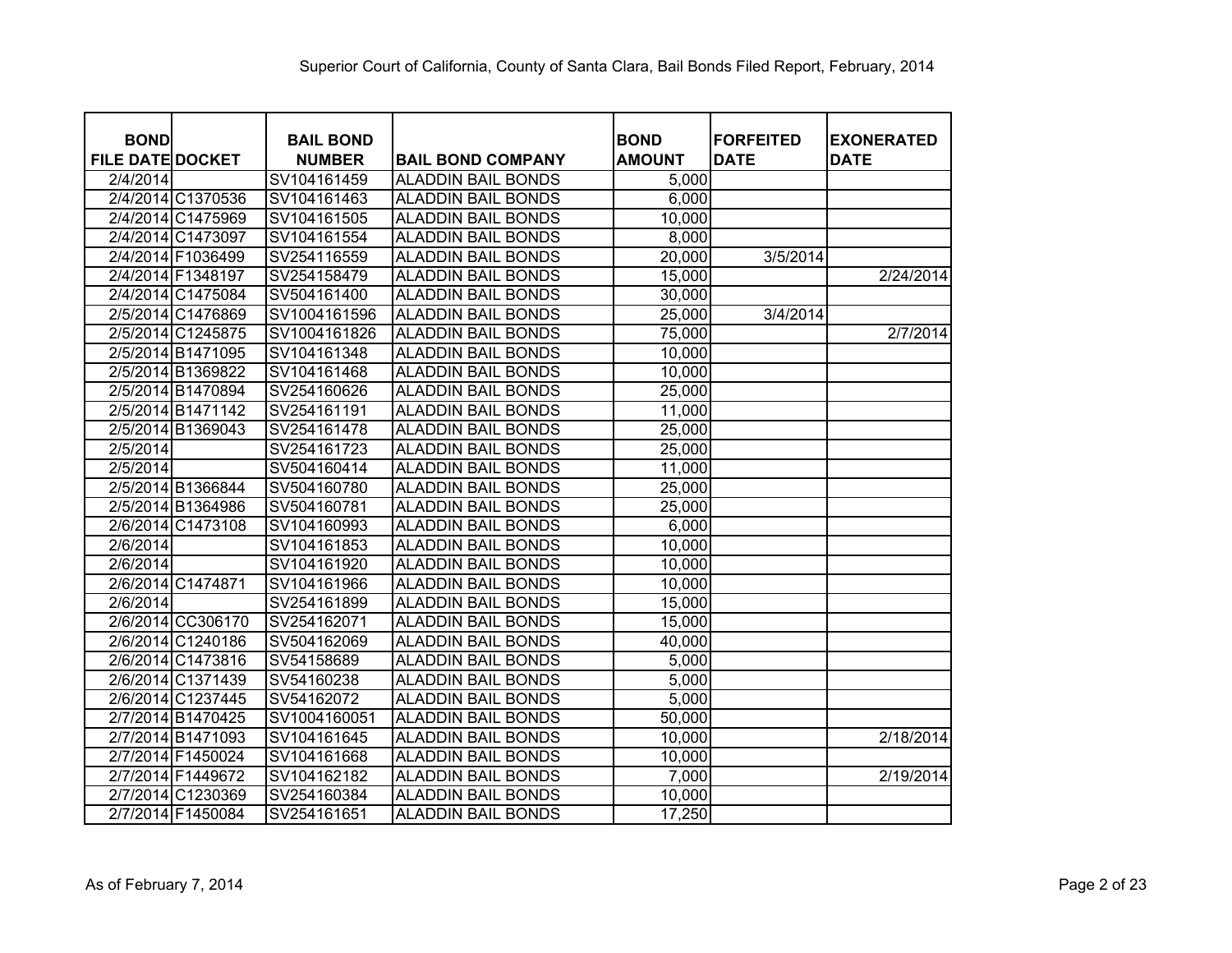| <b>BOND</b>             |                    | <b>BAIL BOND</b> |                           | <b>BOND</b>   | <b>FORFEITED</b> | <b>EXONERATED</b> |
|-------------------------|--------------------|------------------|---------------------------|---------------|------------------|-------------------|
| <b>FILE DATE DOCKET</b> |                    | <b>NUMBER</b>    | <b>BAIL BOND COMPANY</b>  | <b>AMOUNT</b> | <b>DATE</b>      | <b>DATE</b>       |
|                         | 2/7/2014 C1106387  | SV254162290      | <b>ALADDIN BAIL BONDS</b> | 25,000        |                  |                   |
|                         | 2/7/2014 C1475417  | SV254162374      | <b>ALADDIN BAIL BONDS</b> | 11,000        |                  |                   |
|                         | 2/7/2014 B1366581  | SV504159772      | <b>ALADDIN BAIL BONDS</b> | 25,000        |                  |                   |
|                         | 2/7/2014 C1234631  | SV54159667       | <b>ALADDIN BAIL BONDS</b> | 5,000         | 2/26/2014        |                   |
|                         | 2/7/2014 F1345333  | SV54162183       | <b>ALADDIN BAIL BONDS</b> | 5,000         |                  | 2/19/2014         |
|                         | 2/7/2014 C1371620  | SV54162354       | <b>ALADDIN BAIL BONDS</b> | 5,000         |                  |                   |
|                         | 2/7/2014 C1472649  | SV54162391       | <b>ALADDIN BAIL BONDS</b> | 5,000         |                  |                   |
|                         | 2/10/2014 C1361920 | SV1004158218     | <b>ALADDIN BAIL BONDS</b> | 100,000       |                  |                   |
| 2/10/2014 B1369851      |                    | SV1004160612     | <b>ALADDIN BAIL BONDS</b> | 100,000       |                  |                   |
| 2/10/2014               |                    | SV1004162831     | <b>ALADDIN BAIL BONDS</b> | 20,000        |                  |                   |
| 2/10/2014               |                    | SV1004162858     | <b>ALADDIN BAIL BONDS</b> | 20,000        |                  |                   |
|                         | 2/10/2014 C1476515 | SV1004163089     | <b>ALADDIN BAIL BONDS</b> | 25,000        |                  |                   |
|                         | 2/10/2014 C1476040 | SV1004163123     | <b>ALADDIN BAIL BONDS</b> | 55,000        |                  |                   |
|                         | 2/10/2014 C1477683 | SV104162727      | <b>ALADDIN BAIL BONDS</b> | 10,000        |                  |                   |
| 2/10/2014               |                    | SV104163070      | <b>ALADDIN BAIL BONDS</b> | 10,000        |                  |                   |
| 2/10/2014               |                    | SV104163073      | <b>ALADDIN BAIL BONDS</b> | 10,000        |                  |                   |
|                         | 2/10/2014 C1476514 | SV104163242      | <b>ALADDIN BAIL BONDS</b> | 10,000        | 2/24/2014        |                   |
| 2/10/2014               |                    | SV254162474      | <b>ALADDIN BAIL BONDS</b> | 25,000        |                  |                   |
|                         | 2/10/2014 C1372066 | SV254162659      | <b>ALADDIN BAIL BONDS</b> | 20,000        |                  |                   |
| 2/10/2014               |                    | SV254162719      | <b>ALADDIN BAIL BONDS</b> | 25,000        |                  |                   |
|                         | 2/10/2014 C1477676 | SV254163050      | <b>ALADDIN BAIL BONDS</b> | 11,000        |                  |                   |
|                         | 2/10/2014 C1477996 | SV254163077      | <b>ALADDIN BAIL BONDS</b> | 5,000         |                  |                   |
|                         | 2/10/2014 C1477264 | SV254163103      | <b>ALADDIN BAIL BONDS</b> | 11,000        |                  |                   |
| 2/10/2014 C1476537      |                    | SV254163149      | <b>ALADDIN BAIL BONDS</b> | 10,000        |                  |                   |
| 2/10/2014               |                    | SV254163159      | <b>ALADDIN BAIL BONDS</b> | 11,000        |                  |                   |
|                         | 2/10/2014 C1368922 | SV254163188      | <b>ALADDIN BAIL BONDS</b> | 12,500        |                  |                   |
| 2/10/2014 C1355651      |                    | SV254163189      | <b>ALADDIN BAIL BONDS</b> | 12,500        |                  |                   |
|                         | 2/10/2014 C1365274 | SV254163221      | <b>ALADDIN BAIL BONDS</b> | 20,000        |                  | 3/3/2014          |
|                         | 2/10/2014 C1472425 | SV254163222      | <b>ALADDIN BAIL BONDS</b> | 15,000        |                  | 3/3/2014          |
| 2/10/2014               |                    | SV504162581      | <b>ALADDIN BAIL BONDS</b> | 50,000        |                  |                   |
| 2/10/2014               |                    | SV504162842      | <b>ALADDIN BAIL BONDS</b> | 50,000        |                  |                   |
|                         | 2/10/2014 C1363742 | SV504162859      | <b>ALADDIN BAIL BONDS</b> | 5,000         |                  |                   |
| 2/10/2014               |                    | SV504162860      | <b>ALADDIN BAIL BONDS</b> | 20,000        |                  |                   |
|                         | 2/10/2014 C1477268 | SV504163143      | <b>ALADDIN BAIL BONDS</b> | 35,000        |                  |                   |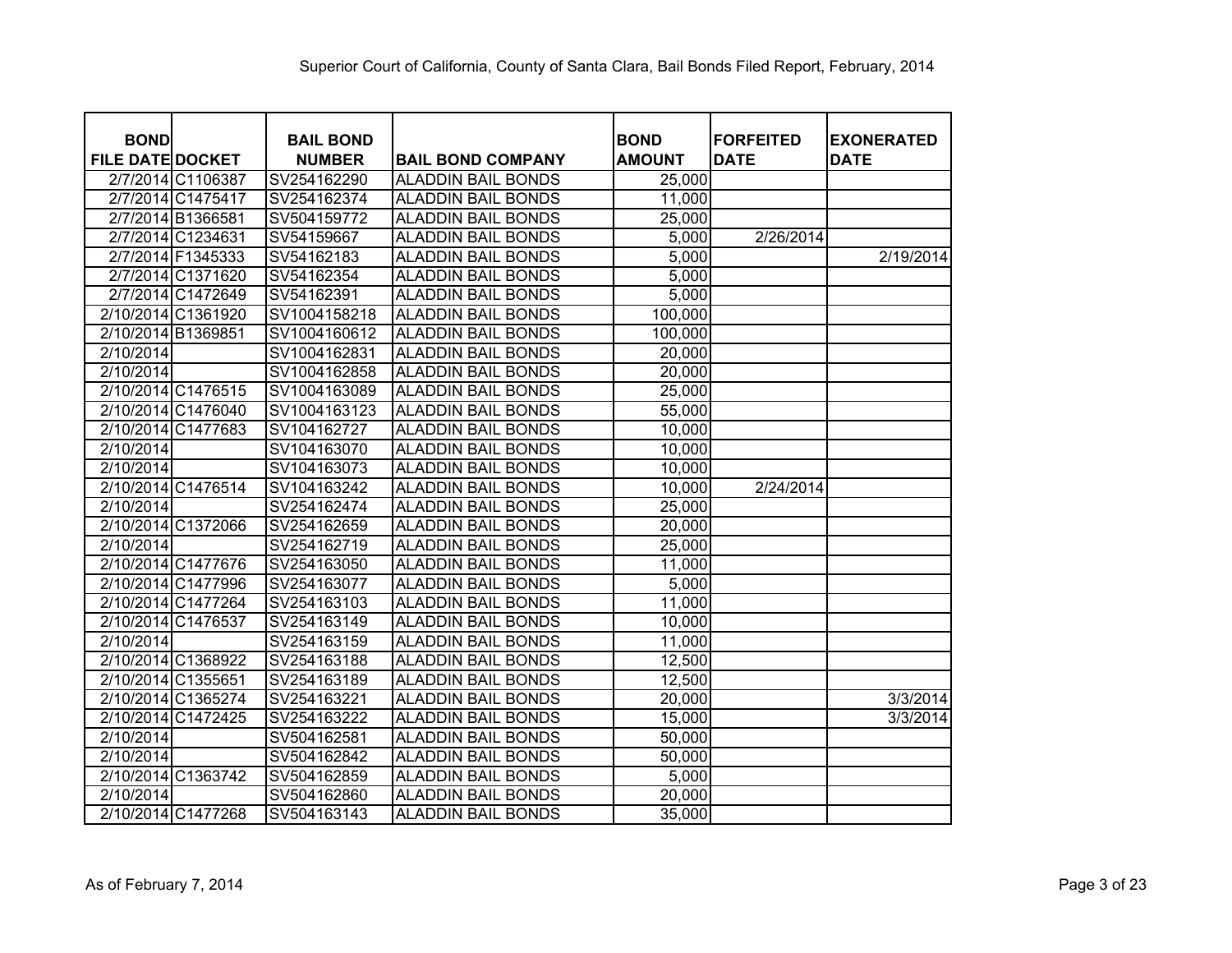| <b>BOND</b>             |                    | <b>BAIL BOND</b> |                           | <b>BOND</b>   | <b>FORFEITED</b> | <b>EXONERATED</b> |
|-------------------------|--------------------|------------------|---------------------------|---------------|------------------|-------------------|
| <b>FILE DATE DOCKET</b> |                    | <b>NUMBER</b>    | <b>BAIL BOND COMPANY</b>  | <b>AMOUNT</b> | <b>DATE</b>      | <b>DATE</b>       |
| 2/10/2014               |                    | SV504163233      | <b>ALADDIN BAIL BONDS</b> | 20,000        |                  |                   |
|                         | 2/10/2014 C1475442 | SV54162487       | ALADDIN BAIL BONDS        | 5,000         | 3/3/2014         |                   |
|                         | 2/10/2014 C1362093 | SV54163080       | <b>ALADDIN BAIL BONDS</b> | 2,500         |                  |                   |
|                         | 2/11/2014 B1471123 | SV1004162488     | <b>ALADDIN BAIL BONDS</b> | 25,000        |                  |                   |
|                         | 2/11/2014 C1476708 | SV1004163257     | <b>ALADDIN BAIL BONDS</b> | 31,000        |                  |                   |
| 2/11/2014               |                    | SV1004163284     | <b>ALADDIN BAIL BONDS</b> | 12,000        |                  |                   |
| 2/11/2014 B1471121      |                    | SV104162938      | <b>ALADDIN BAIL BONDS</b> | 10,000        | 2/24/2014        |                   |
|                         | 2/11/2014 B1470540 | SV254162146      | <b>ALADDIN BAIL BONDS</b> | 20,000        |                  |                   |
| 2/11/2014               |                    | SV254162582      | <b>ALADDIN BAIL BONDS</b> | 20,000        |                  |                   |
| 2/11/2014               |                    | SV254163104      | <b>ALADDIN BAIL BONDS</b> | 11,000        |                  |                   |
| 2/11/2014               |                    | SV254163290      | <b>ALADDIN BAIL BONDS</b> | 16,000        |                  |                   |
| 2/11/2014               |                    | SV254163514      | <b>ALADDIN BAIL BONDS</b> | 15,000        |                  |                   |
|                         | 2/11/2014 C1475474 | SV254163554      | <b>ALADDIN BAIL BONDS</b> | 15,000        |                  | 2/24/2014         |
| 2/11/2014 B1470825      |                    | SV504162218      | <b>ALADDIN BAIL BONDS</b> | 30,000        |                  |                   |
| 2/11/2014 B1471122      |                    | SV504162443      | <b>ALADDIN BAIL BONDS</b> | 25,000        |                  |                   |
| 2/11/2014               |                    | SV504163260      | <b>ALADDIN BAIL BONDS</b> | 30,000        |                  |                   |
| 2/11/2014               |                    | SV504163277      | <b>ALADDIN BAIL BONDS</b> | 25,000        |                  |                   |
| 2/11/2014 C1242871      |                    | SV504163579      | <b>ALADDIN BAIL BONDS</b> | 50,000        |                  |                   |
| 2/11/2014 B1470462      |                    | SV54162337       | <b>ALADDIN BAIL BONDS</b> | 5,000         |                  |                   |
|                         | 2/13/2014 C1473829 | SV104161286      | <b>ALADDIN BAIL BONDS</b> | 10,000        |                  |                   |
| 2/13/2014 F1139465      |                    | SV104163100      | <b>ALADDIN BAIL BONDS</b> | 10,000        |                  |                   |
| 2/13/2014 F1033839      |                    | SV104163239      | <b>ALADDIN BAIL BONDS</b> | 10,000        |                  |                   |
| 2/13/2014 C1362217      |                    | SV104163282      | <b>ALADDIN BAIL BONDS</b> | 1,000         |                  |                   |
| 2/13/2014 C1472541      |                    | SV104163852      | ALADDIN BAIL BONDS        | 10,000        |                  |                   |
| $\overline{2/13/2014}$  |                    | SV104163911      | <b>ALADDIN BAIL BONDS</b> | 10,000        |                  |                   |
|                         | 2/13/2014 C1477270 | SV104164006      | ALADDIN BAIL BONDS        | 10,000        |                  |                   |
|                         | 2/13/2014 C1477186 | SV104164094      | <b>ALADDIN BAIL BONDS</b> | 10,000        |                  |                   |
| 2/13/2014 C1477781      |                    | SV104164126      | <b>ALADDIN BAIL BONDS</b> | 10,000        |                  |                   |
|                         | 2/13/2014 C1242790 | SV104164187      | <b>ALADDIN BAIL BONDS</b> | 7,000         |                  |                   |
|                         | 2/13/2014 B1364356 | SV104164217      | <b>ALADDIN BAIL BONDS</b> | 10,000        |                  |                   |
|                         | 2/13/2014 C1477779 | SV104164229      | <b>ALADDIN BAIL BONDS</b> | 10,000        |                  |                   |
|                         | 2/13/2014 C1477778 | SV104164230      | <b>ALADDIN BAIL BONDS</b> | 10,000        |                  |                   |
| 2/13/2014 F1033956      |                    | SV254163240      | <b>ALADDIN BAIL BONDS</b> | 25,000        |                  |                   |
|                         | 2/13/2014 C1476708 | SV254163914      | <b>ALADDIN BAIL BONDS</b> | 25,000        |                  |                   |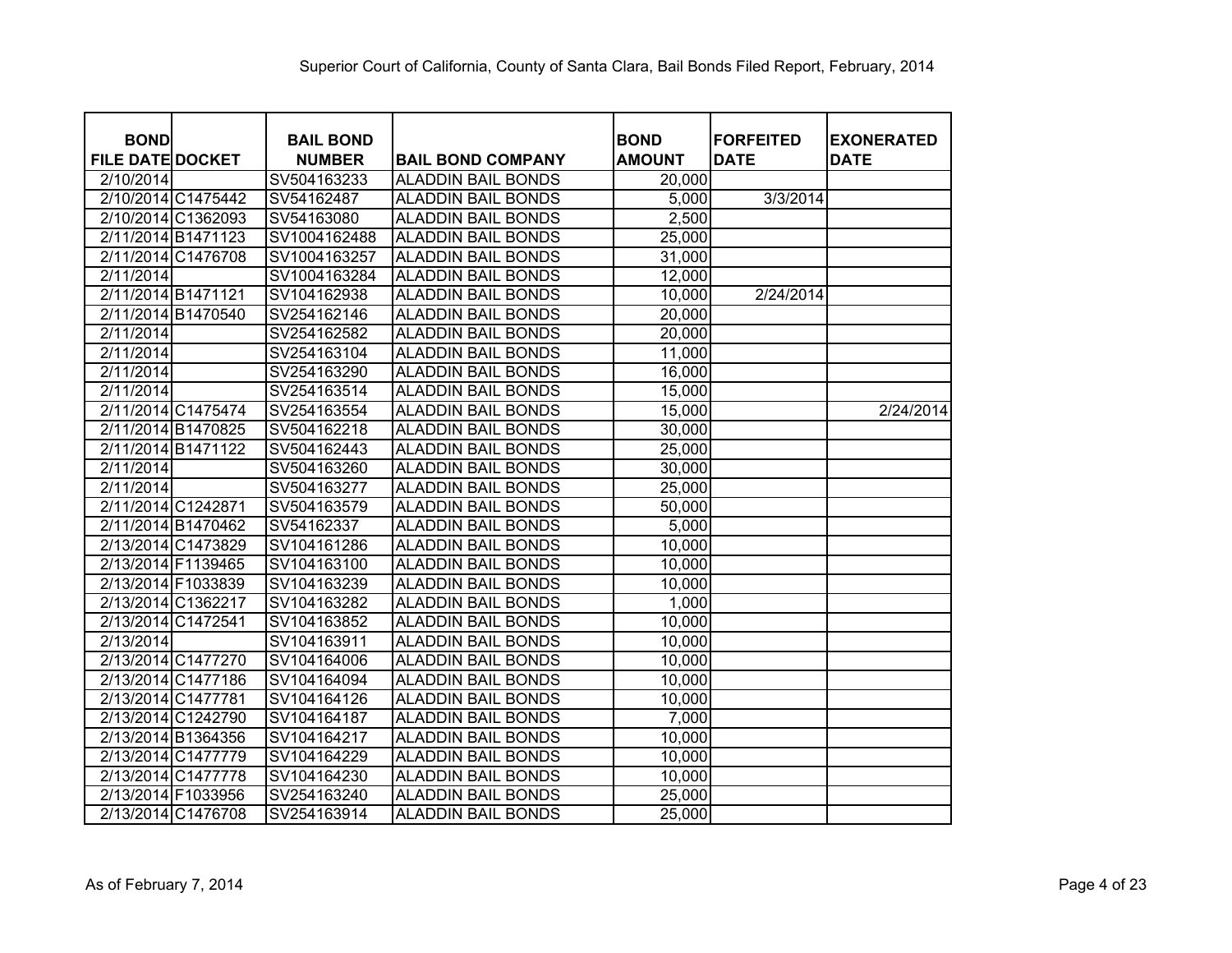| <b>BOND</b>             |                    | <b>BAIL BOND</b> |                           | <b>BOND</b>   | <b>FORFEITED</b> | <b>EXONERATED</b> |
|-------------------------|--------------------|------------------|---------------------------|---------------|------------------|-------------------|
| <b>FILE DATE DOCKET</b> |                    | <b>NUMBER</b>    | <b>BAIL BOND COMPANY</b>  | <b>AMOUNT</b> | <b>DATE</b>      | <b>DATE</b>       |
|                         | 2/13/2014 C1476708 | SV254163918      | <b>ALADDIN BAIL BONDS</b> | 15,000        |                  |                   |
|                         | 2/13/2014 C1351045 | SV254164100      | <b>ALADDIN BAIL BONDS</b> | 25,000        |                  |                   |
|                         | 2/13/2014 C1366104 | SV254164200      | <b>ALADDIN BAIL BONDS</b> | 25,000        |                  |                   |
| 2/13/2014               |                    | SV504162420      | <b>ALADDIN BAIL BONDS</b> | 25,000        |                  |                   |
|                         | 2/13/2014 F1450049 | SV504162794      | <b>ALADDIN BAIL BONDS</b> | 31,000        |                  | 2/21/2014         |
| 2/13/2014 F1450231      |                    | SV504163488      | <b>ALADDIN BAIL BONDS</b> | 41,000        |                  |                   |
|                         | 2/13/2014 C1477269 | SV504164066      | <b>ALADDIN BAIL BONDS</b> | 20,000        |                  |                   |
|                         | 2/13/2014 C1348778 | SV504164210      | <b>ALADDIN BAIL BONDS</b> | 40,000        |                  |                   |
|                         | 2/13/2014 C1473815 | SV54161928       | <b>ALADDIN BAIL BONDS</b> | 5,000         |                  |                   |
|                         | 2/13/2014 F1349306 | SV54162977       | <b>ALADDIN BAIL BONDS</b> | 5,000         |                  | 2/13/2014         |
|                         | 2/13/2014 C1477146 | SV54164101       | <b>ALADDIN BAIL BONDS</b> | 1,000         |                  |                   |
| 2/14/2014               |                    | SV104163525      | <b>ALADDIN BAIL BONDS</b> | 10,000        |                  |                   |
|                         | 2/14/2014 F1345700 | SV104163763      | <b>ALADDIN BAIL BONDS</b> | 10,000        |                  | 2/14/2014         |
| 2/14/2014               |                    | SV104164363      | <b>ALADDIN BAIL BONDS</b> | 10,000        |                  |                   |
| 2/14/2014               |                    | SV254163292      | <b>ALADDIN BAIL BONDS</b> | 15,000        |                  |                   |
|                         | 2/14/2014 C1473845 | SV254163593      | <b>ALADDIN BAIL BONDS</b> | 10,000        |                  |                   |
|                         | 2/14/2014 C1476800 | SV254164329      | <b>ALADDIN BAIL BONDS</b> | 11,000        |                  |                   |
| 2/14/2014               |                    | SV254164419      | <b>ALADDIN BAIL BONDS</b> | 25,000        |                  |                   |
|                         | 2/14/2014 C1476036 | SV254164462      | <b>ALADDIN BAIL BONDS</b> | 12,000        |                  |                   |
|                         | 2/14/2014 B1262888 | SV504160541      | <b>ALADDIN BAIL BONDS</b> | 2,000         |                  |                   |
|                         | 2/14/2014 F1345896 | SV504162570      | <b>ALADDIN BAIL BONDS</b> | 10,000        |                  |                   |
| 2/14/2014               |                    | SV504164340      | <b>ALADDIN BAIL BONDS</b> | 25,000        |                  |                   |
|                         | 2/14/2014 CC117745 | SV504164483      | <b>ALADDIN BAIL BONDS</b> | 40,000        |                  |                   |
|                         | 2/14/2014 C1230754 | SV54162687       | <b>ALADDIN BAIL BONDS</b> | 5,000         |                  | 2/25/2014         |
| 2/18/2014               |                    | SV104164928      | <b>ALADDIN BAIL BONDS</b> | 10,000        |                  |                   |
|                         | 2/18/2014 F1349117 | SV254161997      | <b>ALADDIN BAIL BONDS</b> | 15,000        |                  |                   |
|                         | 2/18/2014 B1369954 | SV254162106      | <b>ALADDIN BAIL BONDS</b> | 25,000        |                  |                   |
|                         | 2/18/2014 B1364212 | SV254164332      | <b>ALADDIN BAIL BONDS</b> | 21,000        |                  |                   |
| 2/18/2014               |                    | SV25416446       | <b>ALADDIN BAIL BONDS</b> | 10,000        |                  |                   |
| 2/18/2014               |                    | SV254164666      | <b>ALADDIN BAIL BONDS</b> | 25,000        |                  |                   |
|                         | 2/18/2014 C1370718 | SV254164693      | <b>ALADDIN BAIL BONDS</b> | 15,000        |                  |                   |
|                         | 2/18/2014 C1236745 | SV254164750      | <b>ALADDIN BAIL BONDS</b> | 20,000        |                  | 2/26/2014         |
|                         | 2/18/2014 C1367303 | SV254164780      | <b>ALADDIN BAIL BONDS</b> | 10,000        |                  |                   |
|                         | 2/18/2014 C1475086 | SV254164830      | <b>ALADDIN BAIL BONDS</b> | 25,000        |                  |                   |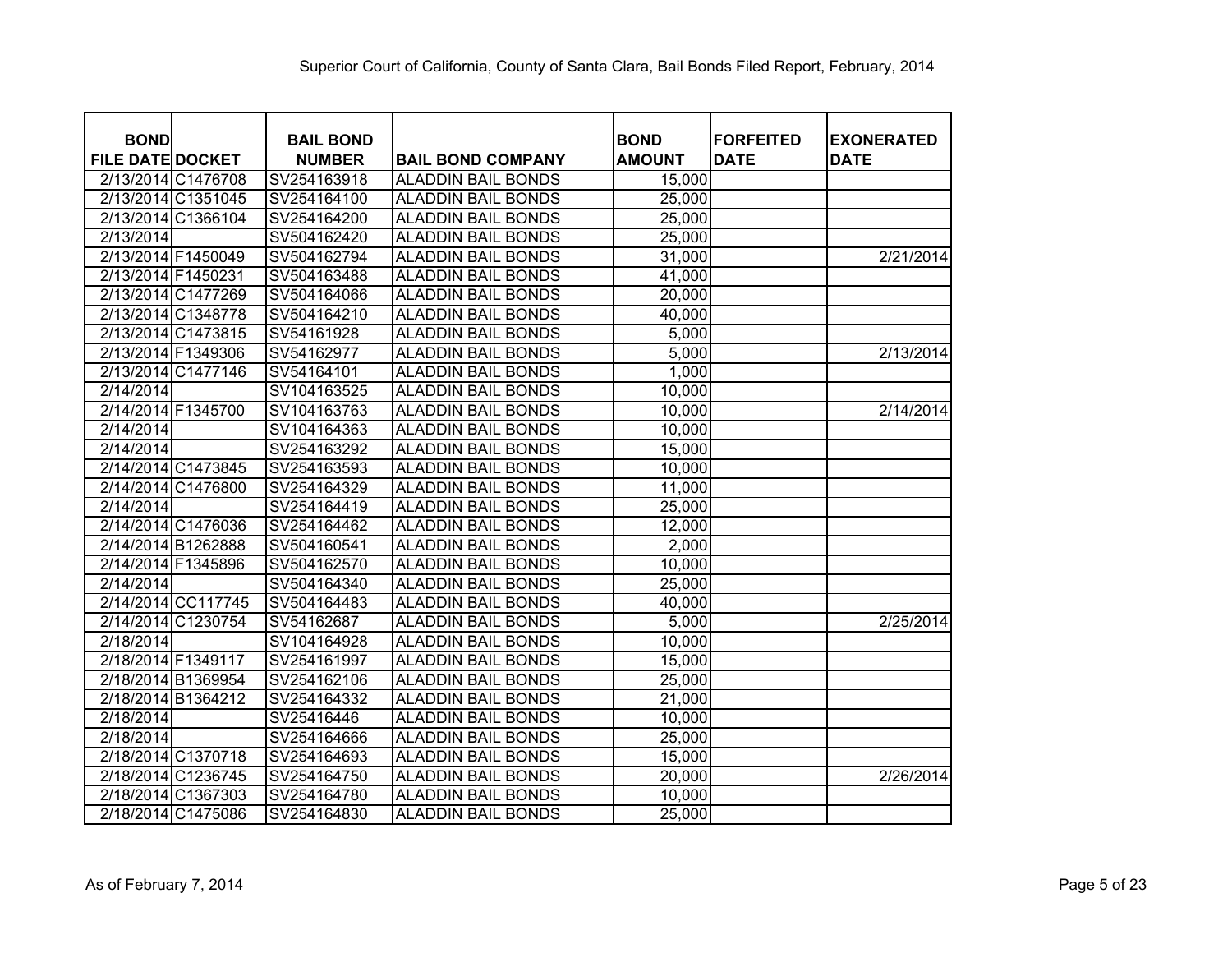| <b>BOND</b>             | <b>BAIL BOND</b> |                           | <b>BOND</b>   | <b>FORFEITED</b> | <b>EXONERATED</b> |
|-------------------------|------------------|---------------------------|---------------|------------------|-------------------|
| <b>FILE DATE DOCKET</b> | <b>NUMBER</b>    | <b>BAIL BOND COMPANY</b>  | <b>AMOUNT</b> | <b>DATE</b>      | <b>DATE</b>       |
| 2/18/2014               | SV254165024      | ALADDIN BAIL BONDS        | 15,000        |                  |                   |
| 2/18/2014               | SV254165107      | ALADDIN BAIL BONDS        | 25,000        |                  |                   |
| 2/18/2014               | SV254165273      | ALADDIN BAIL BONDS        | 25,000        |                  |                   |
| 2/18/2014 C1081552      | SV254165612      | <b>ALADDIN BAIL BONDS</b> | 15,000        |                  |                   |
| 2/18/2014 B1471148      | SV504164497      | <b>ALADDIN BAIL BONDS</b> | 41,000        |                  |                   |
| 2/18/2014 C1476667      | SV504165036      | <b>ALADDIN BAIL BONDS</b> | 20,000        |                  |                   |
| 2/18/2014               | SV504165207      | <b>ALADDIN BAIL BONDS</b> | 35,000        |                  |                   |
| 2/18/2014               | SV504165241      | <b>ALADDIN BAIL BONDS</b> | 37,250        |                  |                   |
| 2/18/2014               | SV504165356      | <b>ALADDIN BAIL BONDS</b> | 42,000        |                  |                   |
| 2/18/2014               | SV504165423      | <b>ALADDIN BAIL BONDS</b> | 27,000        |                  |                   |
| 2/18/2014               | SV54163867       | <b>ALADDIN BAIL BONDS</b> | 1,000         |                  |                   |
| 2/18/2014               | SV54164790       | <b>ALADDIN BAIL BONDS</b> | 2,000         |                  |                   |
| 2/18/2014               | SV54165012       | <b>ALADDIN BAIL BONDS</b> | 1,000         |                  |                   |
| 2/18/2014 C1363161      | T550447291       | <b>ALADDIN BAIL BONDS</b> | 50            |                  |                   |
| 2/19/2014 C1474617      | SV1004165728     | <b>ALADDIN BAIL BONDS</b> | 51,000        |                  |                   |
| 2/19/2014 C1477015      | SV1004165759     | <b>ALADDIN BAIL BONDS</b> | 100,000       |                  |                   |
| 2/19/2014 C1473179      | SV104165768      | <b>ALADDIN BAIL BONDS</b> | 10,000        |                  |                   |
| 2/19/2014 C1472601      | SV254165786      | <b>ALADDIN BAIL BONDS</b> | 20,000        |                  |                   |
| 2/19/2014               | SV254165883      | <b>ALADDIN BAIL BONDS</b> | 25,000        |                  |                   |
| 2/19/2014 C1477015      | SV504165738      | <b>ALADDIN BAIL BONDS</b> | 50,000        |                  |                   |
| 2/19/2014               | SV504165835      | <b>ALADDIN BAIL BONDS</b> | 30,000        |                  |                   |
| 2/20/2014 B1157248      | SV104164260      | ALADDIN BAIL BONDS        | 10,000        |                  |                   |
| 2/20/2014               | SV104164597      | ALADDIN BAIL BONDS        | 10,000        |                  |                   |
| 2/20/2014 B1366661      | SV104164904      | ALADDIN BAIL BONDS        | 10,000        |                  |                   |
| 2/20/2014               | SV104164906      | <b>ALADDIN BAIL BONDS</b> | 10,000        |                  |                   |
| 2/20/2014               | SV104164908      | ALADDIN BAIL BONDS        | 10,000        |                  |                   |
| 2/20/2014 B1471320      | SV104165159      | <b>ALADDIN BAIL BONDS</b> | 10,000        |                  |                   |
| 2/20/2014 C1472610      | SV104165530      | ALADDIN BAIL BONDS        | 6,000         |                  |                   |
| 2/20/2014               | SV104165945      | <b>ALADDIN BAIL BONDS</b> | 10,000        |                  |                   |
| 2/20/2014 C1199898      | SV254163622      | <b>ALADDIN BAIL BONDS</b> | 25,000        |                  |                   |
| 2/20/2014               | SV254164587      | <b>ALADDIN BAIL BONDS</b> | 25,000        |                  |                   |
| 2/20/2014 F1450044      | SV254164621      | <b>ALADDIN BAIL BONDS</b> | 11,000        |                  | 2/20/2014         |
| 2/20/2014               | SV254164995      | <b>ALADDIN BAIL BONDS</b> | 15,000        |                  |                   |
| 2/20/2014 B1471340      | SV254165124      | <b>ALADDIN BAIL BONDS</b> | 15,000        |                  |                   |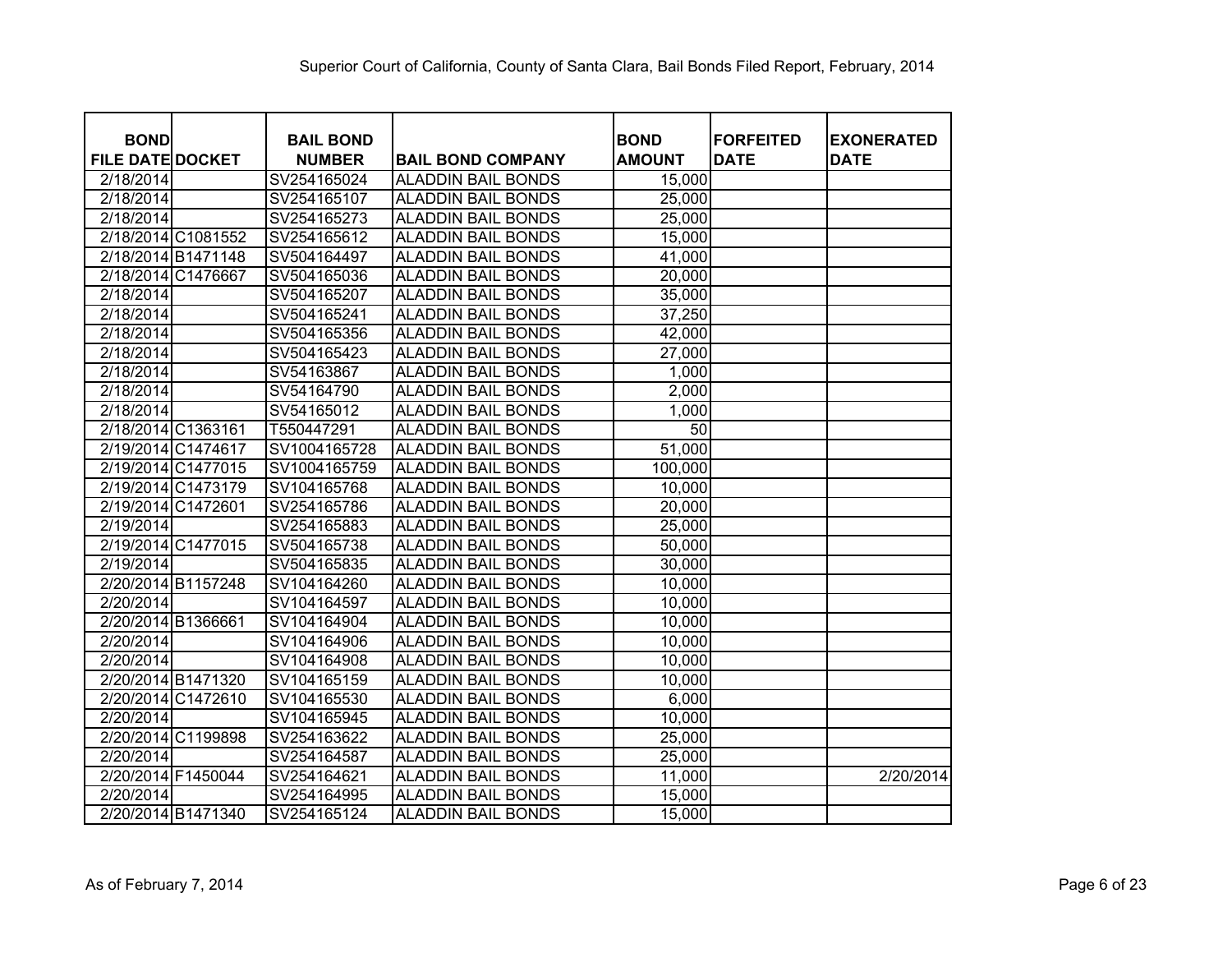| <b>BOND</b>             |                    | <b>BAIL BOND</b> |                           | <b>BOND</b>   | <b>IFORFEITED</b> | <b>EXONERATED</b> |
|-------------------------|--------------------|------------------|---------------------------|---------------|-------------------|-------------------|
| <b>FILE DATE DOCKET</b> |                    | <b>NUMBER</b>    | <b>BAIL BOND COMPANY</b>  | <b>AMOUNT</b> | <b>DATE</b>       | <b>DATE</b>       |
|                         | 2/20/2014 F1450070 | SV254165158      | <b>ALADDIN BAIL BONDS</b> | 20,000        |                   |                   |
|                         | 2/20/2014 B1471339 | SV254165296      | <b>ALADDIN BAIL BONDS</b> | 25,000        |                   |                   |
| 2/20/2014               |                    | SV254165316      | <b>ALADDIN BAIL BONDS</b> | 25,000        |                   |                   |
|                         | 2/20/2014 B1471010 | SV254165596      | <b>ALADDIN BAIL BONDS</b> | 15,000        |                   |                   |
| 2/20/2014               |                    | SV254165977      | <b>ALADDIN BAIL BONDS</b> | 15,000        |                   |                   |
|                         | 2/20/2014 C1349885 | SV254166114      | <b>ALADDIN BAIL BONDS</b> | 10,000        |                   |                   |
|                         | 2/20/2014 C1476534 | SV254166149      | <b>ALADDIN BAIL BONDS</b> | 20,000        |                   |                   |
|                         | 2/20/2014 C1472569 | SV504162493      | <b>ALADDIN BAIL BONDS</b> | 10,000        |                   |                   |
| 2/20/2014 F1450215      |                    | SV504165299      | <b>ALADDIN BAIL BONDS</b> | 50,000        |                   |                   |
|                         | 2/20/2014 C1371644 | SV54164402       | <b>ALADDIN BAIL BONDS</b> | 1,000         |                   |                   |
|                         | 2/20/2014 B1262668 | SV54164983       | <b>ALADDIN BAIL BONDS</b> | 2,000         |                   |                   |
|                         | 2/20/2014 C1473349 | SV54165757       | <b>ALADDIN BAIL BONDS</b> | 5,000         |                   |                   |
|                         | 2/20/2014 C1477094 | SV54165975       | <b>ALADDIN BAIL BONDS</b> | 5,000         |                   |                   |
| 2/21/2014               |                    | SV254165722      | <b>ALADDIN BAIL BONDS</b> | 12,000        |                   |                   |
|                         | 2/21/2014 B1470387 | SV54165301       | <b>ALADDIN BAIL BONDS</b> | 5,000         |                   |                   |
| 2/24/2014 F1347975      |                    | SV104154297      | <b>ALADDIN BAIL BONDS</b> | 7,500         |                   |                   |
| 2/24/2014               |                    | SV104166391      | <b>ALADDIN BAIL BONDS</b> | 10,000        |                   |                   |
|                         | 2/24/2014 C1472600 | SV104166606      | <b>ALADDIN BAIL BONDS</b> | 10,000        |                   |                   |
| 2/24/2014               |                    | SV104166827      | <b>ALADDIN BAIL BONDS</b> | 10,000        |                   |                   |
| 2/24/2014               |                    | SV104166845      | <b>ALADDIN BAIL BONDS</b> | 10,000        |                   |                   |
|                         | 2/24/2014 C1368910 | SV104167063      | <b>ALADDIN BAIL BONDS</b> | 10,000        |                   |                   |
|                         | 2/24/2014 C1477265 | SV104167105      | <b>ALADDIN BAIL BONDS</b> | 10,000        |                   |                   |
| 2/24/2014               |                    | SV254166266      | <b>ALADDIN BAIL BONDS</b> | 21,000        |                   |                   |
| 2/24/2014               |                    | SV254166300      | <b>ALADDIN BAIL BONDS</b> | 15,000        |                   |                   |
|                         | 2/24/2014 C1356742 | SV254166414      | <b>ALADDIN BAIL BONDS</b> | 25,000        |                   |                   |
|                         | 2/24/2014 C1476489 | SV254166478      | <b>ALADDIN BAIL BONDS</b> | 25,000        |                   |                   |
|                         | 2/24/2014 C1476684 | SV254166763      | <b>ALADDIN BAIL BONDS</b> | 15,000        |                   |                   |
| 2/24/2014               |                    | SV254167041      | <b>ALADDIN BAIL BONDS</b> | 11,000        |                   |                   |
|                         | 2/24/2014 C1472271 | SV504166766      | <b>ALADDIN BAIL BONDS</b> | 50,000        |                   |                   |
|                         | 2/24/2014 C1226702 | SV504166853      | <b>ALADDIN BAIL BONDS</b> | 40,000        |                   |                   |
|                         | 2/24/2014 C1247385 | SV504166854      | <b>ALADDIN BAIL BONDS</b> | 40,000        |                   |                   |
| 2/24/2014               |                    | SV504166930      | <b>ALADDIN BAIL BONDS</b> | 35,000        |                   |                   |
|                         | 2/24/2014 C1473554 | SV54165979       | <b>ALADDIN BAIL BONDS</b> | 5,000         |                   |                   |
|                         | 2/24/2014 C1245885 | SV54166409       | <b>ALADDIN BAIL BONDS</b> | 5,000         |                   |                   |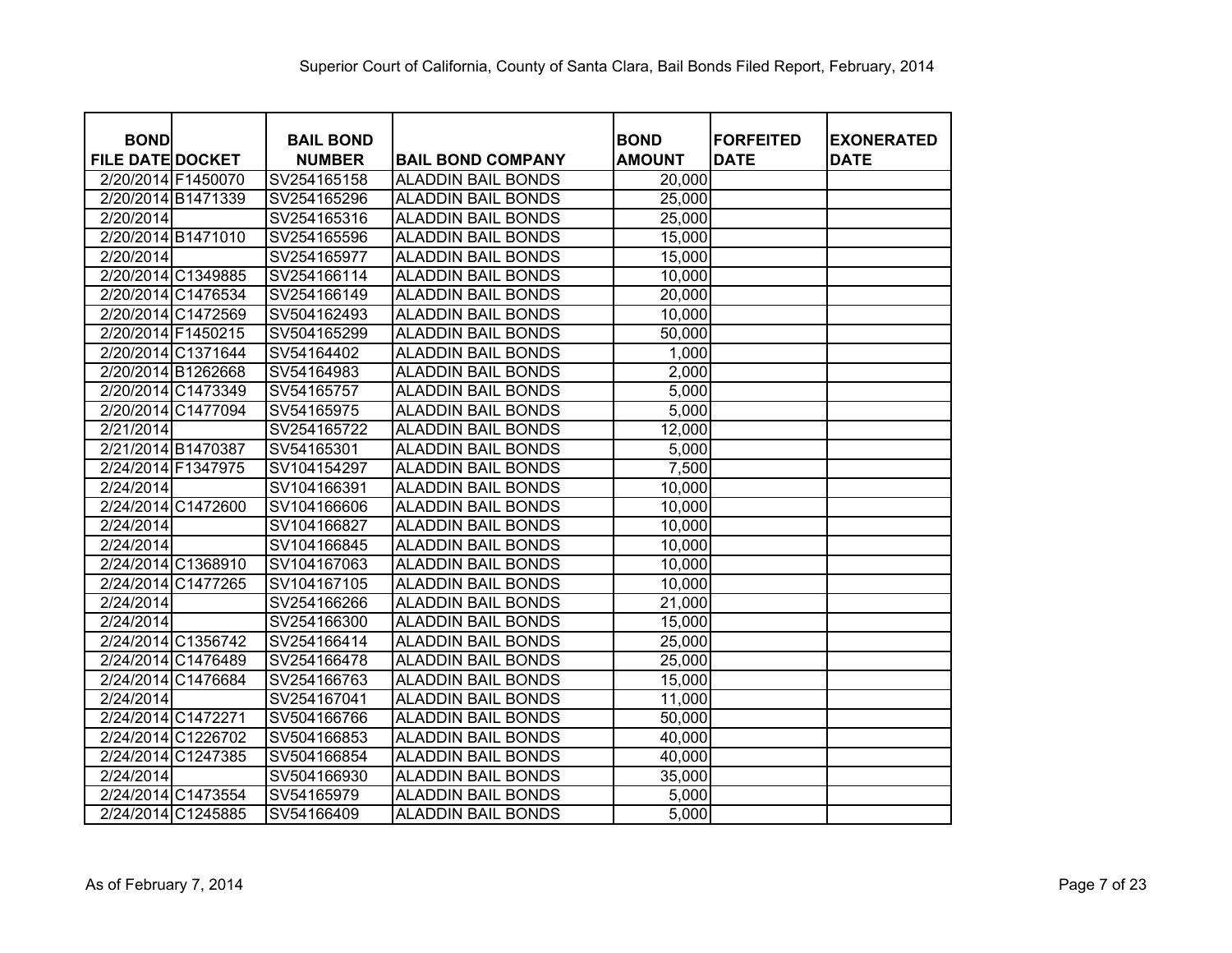| <b>BOND</b>             |                    | <b>BAIL BOND</b> |                           | <b>BOND</b>   | <b>FORFEITED</b> | <b>EXONERATED</b> |
|-------------------------|--------------------|------------------|---------------------------|---------------|------------------|-------------------|
| <b>FILE DATE DOCKET</b> |                    | <b>NUMBER</b>    | <b>BAIL BOND COMPANY</b>  | <b>AMOUNT</b> | <b>DATE</b>      | <b>DATE</b>       |
| 2/24/2014               |                    | SV54166609       | <b>ALADDIN BAIL BONDS</b> | 2,000         |                  |                   |
|                         | 2/24/2014 C1474071 | SV54167238       | <b>ALADDIN BAIL BONDS</b> | 5,000         |                  |                   |
|                         | 2/24/2014 C1473339 | SV54167248       | <b>ALADDIN BAIL BONDS</b> | 5,000         |                  |                   |
|                         | 2/25/2014 B1471384 | SV1004166144     | <b>ALADDIN BAIL BONDS</b> | 20,500        |                  |                   |
|                         | 2/25/2014 B1471265 | SV104166405      | <b>ALADDIN BAIL BONDS</b> | 1,000         |                  |                   |
|                         | 2/25/2014 CC783847 | SV254167459      | <b>ALADDIN BAIL BONDS</b> | 20,000        |                  |                   |
|                         | 2/25/2014 C1477925 | SV254167506      | <b>ALADDIN BAIL BONDS</b> | 20,000        |                  |                   |
|                         | 2/25/2014 B1471170 | SV504166097      | <b>ALADDIN BAIL BONDS</b> | 30,000        |                  |                   |
|                         | 2/25/2014 C1473429 | SV504167515      | <b>ALADDIN BAIL BONDS</b> | 50,000        |                  |                   |
|                         | 2/25/2014 F1449710 | SV54166584       | <b>ALADDIN BAIL BONDS</b> | 5,000         |                  |                   |
|                         | 2/26/2014 C1366106 | SV1004165120     | <b>ALADDIN BAIL BONDS</b> | 50,000        |                  |                   |
|                         | 2/26/2014 C1473427 | SV1004167438     | <b>ALADDIN BAIL BONDS</b> | 100,000       |                  |                   |
|                         | 2/26/2014 C1372213 | SV104166312      | <b>ALADDIN BAIL BONDS</b> | 10,000        |                  |                   |
|                         | 2/26/2014 B1471220 | SV104166675      | <b>ALADDIN BAIL BONDS</b> | 10,000        |                  |                   |
| 2/26/2014               |                    | SV254167661      | <b>ALADDIN BAIL BONDS</b> | 20,000        |                  |                   |
| 2/26/2014               |                    | SV254167715      | <b>ALADDIN BAIL BONDS</b> | 20,000        |                  |                   |
|                         | 2/26/2014 CC590264 | SV504166352      | <b>ALADDIN BAIL BONDS</b> | 50,000        |                  |                   |
| 2/26/2014               |                    | SV504166788      | <b>ALADDIN BAIL BONDS</b> | 35,000        |                  |                   |
| 2/26/2014               |                    | SV504167665      | <b>ALADDIN BAIL BONDS</b> | 26,000        |                  |                   |
|                         | 2/26/2014 C1475716 | SV54166275       | <b>ALADDIN BAIL BONDS</b> | 5,000         |                  |                   |
| 2/27/2014               |                    | SV1004167925     | <b>ALADDIN BAIL BONDS</b> | 60,000        |                  |                   |
|                         | 2/27/2014 B1368234 | SV104165701      | <b>ALADDIN BAIL BONDS</b> | 10,000        |                  |                   |
| 2/27/2014 F1449562      |                    | SV104166008      | <b>ALADDIN BAIL BONDS</b> | 10,000        |                  |                   |
|                         | 2/27/2014 C1119520 | SV104166193      | <b>ALADDIN BAIL BONDS</b> | 10,000        |                  |                   |
|                         | 2/27/2014 B1262188 | SV104166732      | <b>ALADDIN BAIL BONDS</b> | 10,000        |                  |                   |
|                         | 2/27/2014 B1369120 | SV104167455      | <b>ALADDIN BAIL BONDS</b> | 10,000        |                  |                   |
| 2/27/2014               |                    | SV104167943      | <b>ALADDIN BAIL BONDS</b> | 10,000        |                  |                   |
| 2/27/2014               |                    | SV254167743      | <b>ALADDIN BAIL BONDS</b> | 15,000        |                  |                   |
| 2/27/2014               |                    | SV254167797      | <b>ALADDIN BAIL BONDS</b> | 25,000        |                  |                   |
|                         | 2/27/2014 C1474264 | SV254167881      | <b>ALADDIN BAIL BONDS</b> | 15,000        |                  |                   |
| 2/27/2014               |                    | SV254167887      | <b>ALADDIN BAIL BONDS</b> | 20,000        |                  |                   |
|                         | 2/27/2014 C1472406 | SV504165203      | <b>ALADDIN BAIL BONDS</b> | 31,000        |                  |                   |
|                         | 2/27/2014 B1471211 | SV504166986      | <b>ALADDIN BAIL BONDS</b> | 50,000        |                  |                   |
|                         | 2/28/2014 C1475354 | SV1004168232     | <b>ALADDIN BAIL BONDS</b> | 25,000        |                  |                   |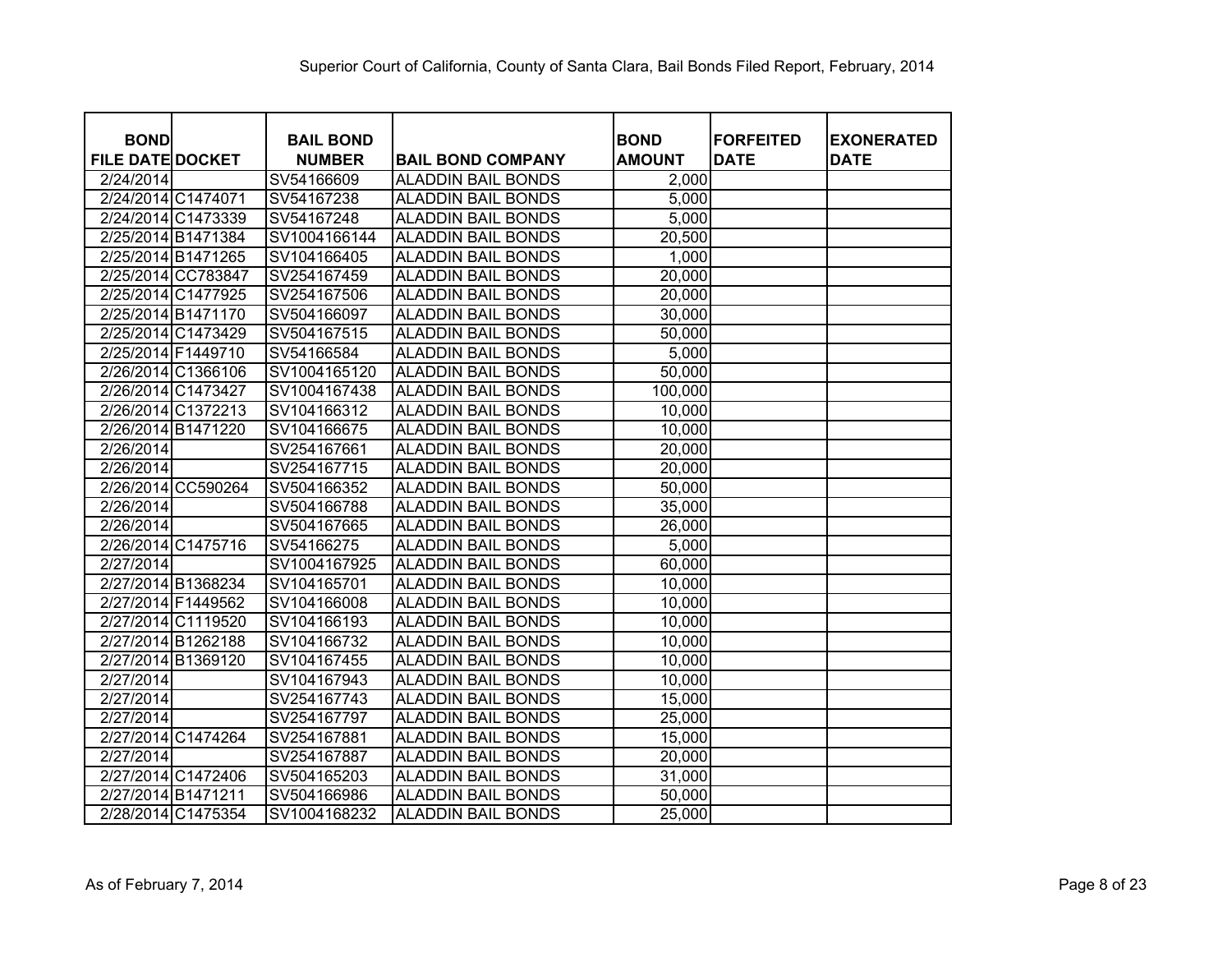| <b>BOND</b>             |                    | <b>BAIL BOND</b> |                               |                              | <b>IFORFEITED</b> |                                  |
|-------------------------|--------------------|------------------|-------------------------------|------------------------------|-------------------|----------------------------------|
| <b>FILE DATE DOCKET</b> |                    | <b>NUMBER</b>    | <b>BAIL BOND COMPANY</b>      | <b>BOND</b><br><b>AMOUNT</b> | <b>DATE</b>       | <b>EXONERATED</b><br><b>DATE</b> |
|                         | 2/28/2014 C1475416 | SV104168087      | <b>ALADDIN BAIL BONDS</b>     | 10,000                       |                   |                                  |
|                         | 2/28/2014 B1366316 | SV104168195      | <b>ALADDIN BAIL BONDS</b>     | 10,000                       |                   |                                  |
| 2/28/2014               |                    | SV254168121      | <b>ALADDIN BAIL BONDS</b>     | 21,000                       |                   |                                  |
| 2/28/2014               |                    | SV254168130      | <b>ALADDIN BAIL BONDS</b>     | 16,000                       |                   |                                  |
|                         | 2/28/2014 C1238254 | SV254168135      | <b>ALADDIN BAIL BONDS</b>     | 25,000                       |                   |                                  |
| 2/28/2014 C1477277      |                    | SV254168215      | <b>ALADDIN BAIL BONDS</b>     | 20,000                       |                   |                                  |
| 2/28/2014               |                    | SV254168236      | <b>ALADDIN BAIL BONDS</b>     | 20,000                       |                   |                                  |
|                         | 2/28/2014 C1477276 | SV504097446      | <b>ALADDIN BAIL BONDS</b>     | 40,000                       |                   |                                  |
|                         | 2/28/2014 C1228483 | SV504168194      | <b>ALADDIN BAIL BONDS</b>     | 50,000                       |                   |                                  |
|                         | 2/28/2014 C1369755 | SV5041682252     | <b>ALADDIN BAIL BONDS</b>     | 50,000                       |                   |                                  |
|                         | 2/28/2014 C1477104 | SV504168257      | <b>ALADDIN BAIL BONDS</b>     | 37,000                       |                   |                                  |
| 2/28/2014 C1372011      |                    | SV54167662       | <b>ALADDIN BAIL BONDS</b>     | 5,000                        |                   |                                  |
|                         | 2/7/2014 F1449518  | 2014AA059883     | ALICE CORTEZ BAIL BONDS       | 5,000                        |                   |                                  |
| 2/25/2014 F1450018      |                    | 2014BB011103     | ALICE CORTEZ BAIL BONDS       | 10,000                       |                   |                                  |
| 2/25/2014               |                    | 2014CC007043     | ALICE CORTEZ BAIL BONDS       | 20,000                       |                   |                                  |
| 2/25/2014 F1450318      |                    | 2014CC007044     | ALICE CORTEZ BAIL BONDS       | 15,000                       |                   |                                  |
| 2/27/2014 F1449987      |                    | 2014BB011105     | ALICE CORTEZ BAIL BONDS       | 10,000                       |                   |                                  |
|                         | 2/3/2014 B1470373  |                  | 5105380216 ALL PRO BAIL BONDS | 100,000                      |                   |                                  |
|                         | 2/3/2014 C1475454  |                  | 5112450744 ALL PRO BAIL BONDS | 11,000                       |                   |                                  |
|                         | 2/3/2014 C1473589  |                  | 5271821696 ALL PRO BAIL BONDS | 25,000                       |                   |                                  |
| 2/3/2014                |                    |                  | 5271821711 ALL PRO BAIL BONDS | 20,000                       |                   |                                  |
|                         | 2/3/2014 C1475770  |                  | 5271821724 ALL PRO BAIL BONDS | 25,000                       |                   |                                  |
| 2/3/2014                |                    |                  | 5271821795 ALL PRO BAIL BONDS | 12,000                       |                   |                                  |
|                         | 2/3/2014 C1370756  |                  | 5271834889 ALL PRO BAIL BONDS | 11,000                       |                   |                                  |
|                         | 2/3/2014 C1473713  |                  | 5551069813 ALL PRO BAIL BONDS | 30,000                       |                   |                                  |
|                         | 2/3/2014 C1369093  |                  | 5551069839 ALL PRO BAIL BONDS | 30,000                       |                   |                                  |
|                         | 2/3/2014 C1238196  |                  | 5801871742 ALL PRO BAIL BONDS | 2,000                        |                   |                                  |
|                         | 2/4/2014 C1473632  |                  | 5112394051 ALL PRO BAIL BONDS | 10,000                       |                   |                                  |
|                         | 2/4/2014 C1473515  |                  | 5112394163 ALL PRO BAIL BONDS | 11,000                       |                   |                                  |
| 2/4/2014                |                    |                  | 5271821708 ALL PRO BAIL BONDS | 25,000                       |                   | 2/18/2014                        |
|                         | 2/4/2014 F1450230  |                  | 5271834863 ALL PRO BAIL BONDS | 10,000                       |                   |                                  |
|                         | 2/4/2014 F1449845  |                  | 5271843230 ALL PRO BAIL BONDS | 15,000                       | 3/6/2014          |                                  |
| 2/5/2014                |                    |                  | 5112450827 ALL PRO BAIL BONDS | 10,000                       |                   |                                  |
|                         | 2/5/2014 CC962323  |                  | 5271821737 ALL PRO BAIL BONDS | 25,000                       |                   |                                  |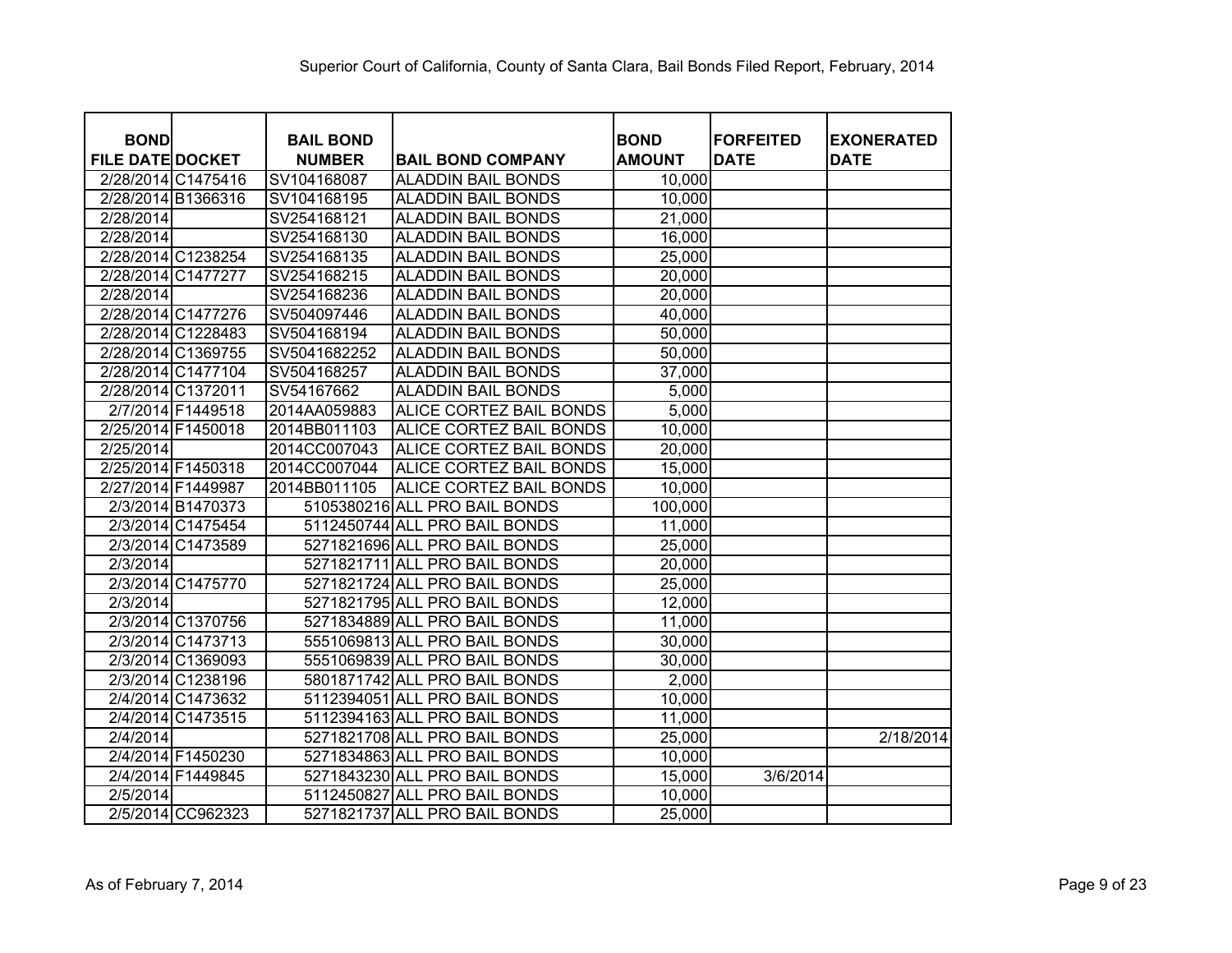| <b>BOND</b>             |                    | <b>BAIL BOND</b> |                               | <b>BOND</b>   | <b>FORFEITED</b> | <b>EXONERATED</b> |
|-------------------------|--------------------|------------------|-------------------------------|---------------|------------------|-------------------|
| <b>FILE DATE DOCKET</b> |                    | <b>NUMBER</b>    | <b>BAIL BOND COMPANY</b>      | <b>AMOUNT</b> | <b>DATE</b>      | <b>DATE</b>       |
|                         | 2/5/2014 B1366403  |                  | 5271824217 ALL PRO BAIL BONDS | 21,014        |                  |                   |
|                         | 2/5/2014 F1449676  |                  | 5271843128 ALL PRO BAIL BONDS | 25,000        |                  |                   |
|                         | 2/5/2014 B1470940  |                  | 5801830891 ALL PRO BAIL BONDS | 5,000         |                  | 2/18/2014         |
| 2/5/2014                |                    |                  | 5801836666 ALL PRO BAIL BONDS | 5,000         |                  |                   |
|                         | 2/5/2014 C1369785  |                  | 5801877715 ALL PRO BAIL BONDS | 2,000         |                  |                   |
| 2/6/2014                |                    |                  | 5112450830 ALL PRO BAIL BONDS | 10,000        |                  |                   |
|                         | 2/6/2014 C1473655  |                  | 5271843102 ALL PRO BAIL BONDS | 25,000        |                  |                   |
|                         | 2/6/2014 C1367457  |                  | 5551081527 ALL PRO BAIL BONDS | 7,000         |                  |                   |
|                         | 2/6/2014 C1366200  |                  | 5801830859 ALL PRO BAIL BONDS | 500           |                  |                   |
|                         | 2/6/2014 C1365971  |                  | 5801831025 ALL PRO BAIL BONDS | 1,000         |                  |                   |
|                         | 2/6/2014 C1361336  |                  | 5801831038 ALL PRO BAIL BONDS | 5,000         |                  |                   |
|                         | 2/7/2014 B1471120  |                  | 5112450728 ALL PRO BAIL BONDS | 11,000        |                  |                   |
|                         | 2/7/2014 B1470948  |                  | 5112450872 ALL PRO BAIL BONDS | 5,000         |                  |                   |
|                         | 2/7/2014 C1473817  |                  | 5271821443 ALL PRO BAIL BONDS | 5,000         |                  |                   |
| 2/7/2014                |                    |                  | 5271842994 ALL PRO BAIL BONDS | 25,000        |                  |                   |
|                         | 2/7/2014 C1475593  |                  | 5271843003 ALL PRO BAIL BONDS | 25,000        |                  |                   |
| 2/7/2014                |                    |                  | 5271843115 ALL PRO BAIL BONDS | 25,000        |                  | 2/21/2014         |
| 2/10/2014 C1473440      |                    |                  | 5105380232 ALL PRO BAIL BONDS | 70,000        |                  |                   |
| 2/10/2014               |                    |                  | 5105380258 ALL PRO BAIL BONDS | 75,000        |                  |                   |
| 2/10/2014               |                    |                  | 5112450885 ALL PRO BAIL BONDS | 6,000         |                  |                   |
|                         | 2/10/2014 C1475073 |                  | 5112450900 ALL PRO BAIL BONDS | 10,000        |                  |                   |
| 2/10/2014 C1474737      |                    |                  | 5271821456 ALL PRO BAIL BONDS | 20,000        |                  |                   |
| 2/10/2014               |                    |                  | 5271821740 ALL PRO BAIL BONDS | 25,000        |                  |                   |
| 2/10/2014               |                    |                  | 5271821782 ALL PRO BAIL BONDS | 20,000        |                  |                   |
|                         | 2/10/2014 C1476179 |                  | 5551107816 ALL PRO BAIL BONDS | 50,000        |                  |                   |
| 2/13/2014 F1348022      |                    |                  | 5105380245 ALL PRO BAIL BONDS | 100,000       |                  |                   |
| 2/13/2014 C1477413      |                    |                  | 5112450856 ALL PRO BAIL BONDS | 11,000        |                  |                   |
| 2/13/2014 F1449891      |                    |                  | 5112450898 ALL PRO BAIL BONDS | 7,500         | 2/25/2014        |                   |
| 2/13/2014 F1449891      |                    |                  | 5112450939 ALL PRO BAIL BONDS | 7,500         | 2/25/2014        |                   |
| 2/13/2014               |                    |                  | 5112450942 ALL PRO BAIL BONDS | 6,000         |                  |                   |
| 2/13/2014               |                    |                  | 5112450984 ALL PRO BAIL BONDS | 10,000        |                  |                   |
|                         | 2/13/2014 C1473412 |                  | 5112451671 ALL PRO BAIL BONDS | 10,000        |                  |                   |
| 2/13/2014 F1349400      |                    |                  | 5271821779 ALL PRO BAIL BONDS | 15,000        |                  |                   |
| 2/13/2014 C1474328      |                    |                  | 5271843016 ALL PRO BAIL BONDS | 15,000        |                  |                   |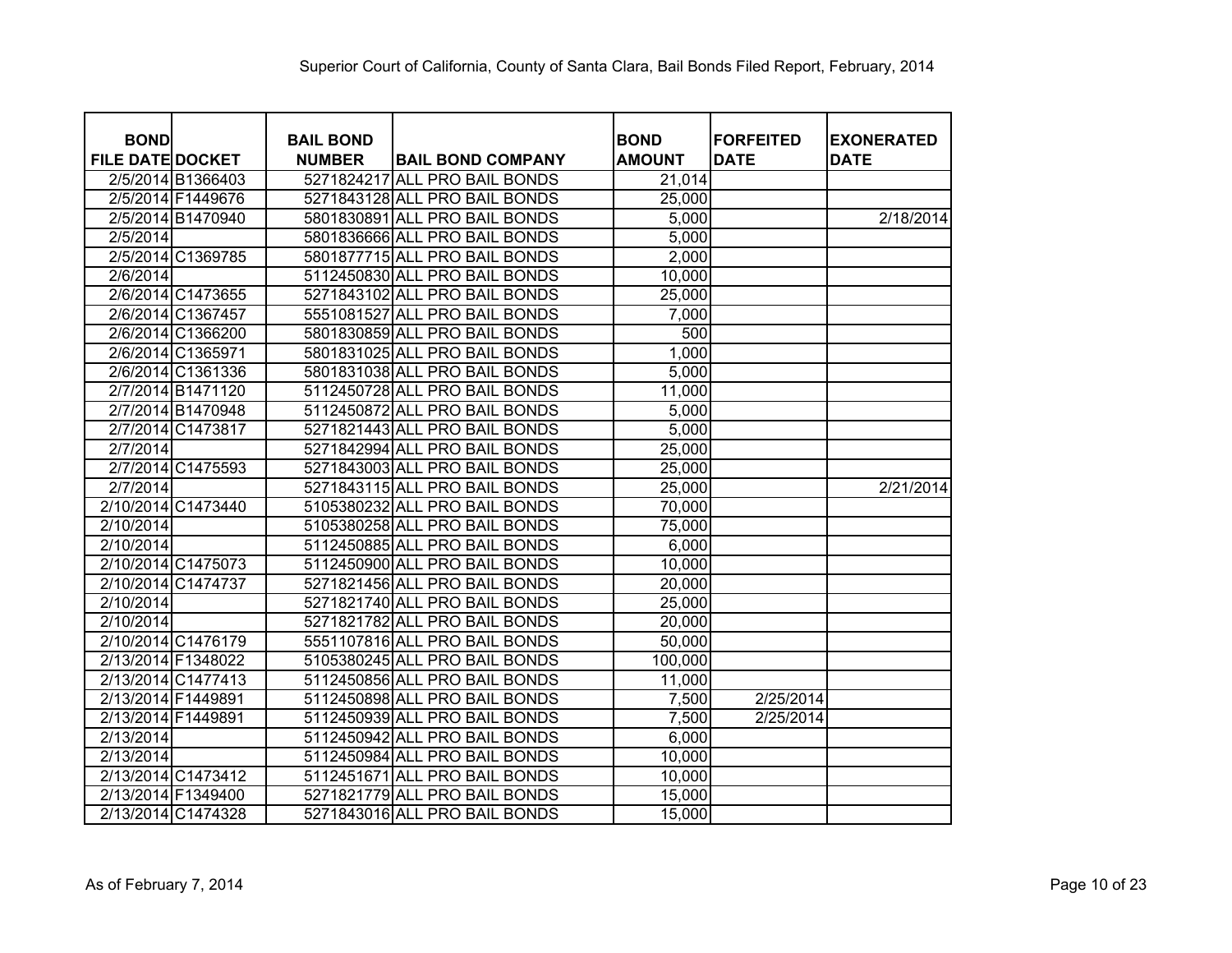| <b>BOND</b>             |                    | <b>BAIL BOND</b> |                               | <b>BOND</b>   | <b>IFORFEITED</b> | <b>EXONERATED</b> |
|-------------------------|--------------------|------------------|-------------------------------|---------------|-------------------|-------------------|
| <b>FILE DATE DOCKET</b> |                    | <b>NUMBER</b>    | <b>BAIL BOND COMPANY</b>      | <b>AMOUNT</b> | <b>DATE</b>       | <b>DATE</b>       |
| 2/13/2014               |                    |                  | 5551107296 ALL PRO BAIL BONDS | 35,000        |                   |                   |
|                         | 2/14/2014 B1370038 |                  | 5112447564 ALL PRO BAIL BONDS | 10,000        |                   |                   |
|                         | 2/14/2014 C1476181 |                  | 5271878009 ALL PRO BAIL BONDS | 25,000        | 2/25/2014         |                   |
|                         | 2/14/2014 C1477868 |                  | 5551082384 ALL PRO BAIL BONDS | 37,000        |                   |                   |
| 2/14/2014               |                    |                  | 5801795307 ALL PRO BAIL BONDS | 5,000         |                   |                   |
| 2/14/2014               |                    |                  | 5801830903 ALL PRO BAIL BONDS | 1,000         |                   |                   |
|                         | 2/14/2014 C1367875 |                  | 5801831012 ALL PRO BAIL BONDS | 5,000         |                   |                   |
|                         | 2/16/2014 C1351594 |                  | 5112450843 ALL PRO BAIL BONDS | 10,000        |                   |                   |
|                         | 2/16/2014 B1365863 |                  | 5271821766 ALL PRO BAIL BONDS | 16,000        |                   |                   |
|                         | 2/16/2014 C1472592 |                  | 5801830888 ALL PRO BAIL BONDS | 2,500         |                   |                   |
|                         | 2/18/2014 C1369738 |                  | 5105396893 ALL PRO BAIL BONDS | 100,000       |                   |                   |
| 2/18/2014               |                    |                  | 5105396905 ALL PRO BAIL BONDS | 100,000       |                   |                   |
|                         | 2/18/2014 C1477257 |                  | 5105398912 ALL PRO BAIL BONDS | 74,500        |                   |                   |
| 2/18/2014               |                    |                  | 5112450926 ALL PRO BAIL BONDS | 11,000        |                   |                   |
|                         | 2/18/2014 C1475031 |                  | 5112450997 ALL PRO BAIL BONDS | 10,000        |                   |                   |
| 2/18/2014               |                    |                  | 5271821753 ALL PRO BAIL BONDS | 26,000        |                   |                   |
| 2/18/2014               |                    |                  | 5271843029 ALL PRO BAIL BONDS | 10,000        |                   |                   |
| 2/18/2014               |                    |                  | 5271843032 ALL PRO BAIL BONDS | 20,000        |                   |                   |
|                         | 2/18/2014 C1472295 |                  | 5271843087 ALL PRO BAIL BONDS | 15,000        |                   |                   |
|                         | 2/18/2014 B1262258 |                  | 5271878012 ALL PRO BAIL BONDS | 20,000        |                   |                   |
|                         | 2/18/2014 C1372168 |                  | 5801830875 ALL PRO BAIL BONDS | 1,000         | 2/18/2014         |                   |
|                         | 2/19/2014 B1471376 |                  | 5271878041 ALL PRO BAIL BONDS | 10,000        |                   |                   |
|                         | 2/19/2014 C1476714 |                  | 5551069772 ALL PRO BAIL BONDS | 30,000        |                   |                   |
| 2/19/2014               |                    |                  | 5801877562 ALL PRO BAIL BONDS | 5,000         |                   |                   |
|                         | 2/20/2014 C1473145 |                  | 5112450913 ALL PRO BAIL BONDS | 10,000        |                   |                   |
|                         | 2/20/2014 F1449904 |                  | 5112451006 ALL PRO BAIL BONDS | 10,000        |                   |                   |
|                         | 2/20/2014 C1088718 |                  | 5112451022 ALL PRO BAIL BONDS | 10,000        |                   |                   |
|                         | 2/20/2014 F1243977 |                  | 5112451035 ALL PRO BAIL BONDS | 10,000        |                   |                   |
|                         | 2/20/2014 F1244963 |                  | 5112451048 ALL PRO BAIL BONDS | 10,000        |                   |                   |
| 2/20/2014               |                    |                  | 5112451051 ALL PRO BAIL BONDS | 6,000         |                   |                   |
|                         | 2/20/2014 F1450278 |                  | 5250004739 ALL PRO BAIL BONDS | 75,000        |                   |                   |
|                         | 2/20/2014 F1449495 |                  | 5271843090 ALL PRO BAIL BONDS | 25,000        |                   |                   |
| 2/20/2014               |                    |                  | 5271878025 ALL PRO BAIL BONDS | 25,000        |                   |                   |
|                         | 2/20/2014 F1242230 |                  | 5271878038 ALL PRO BAIL BONDS | 10,000        |                   | 2/26/2014         |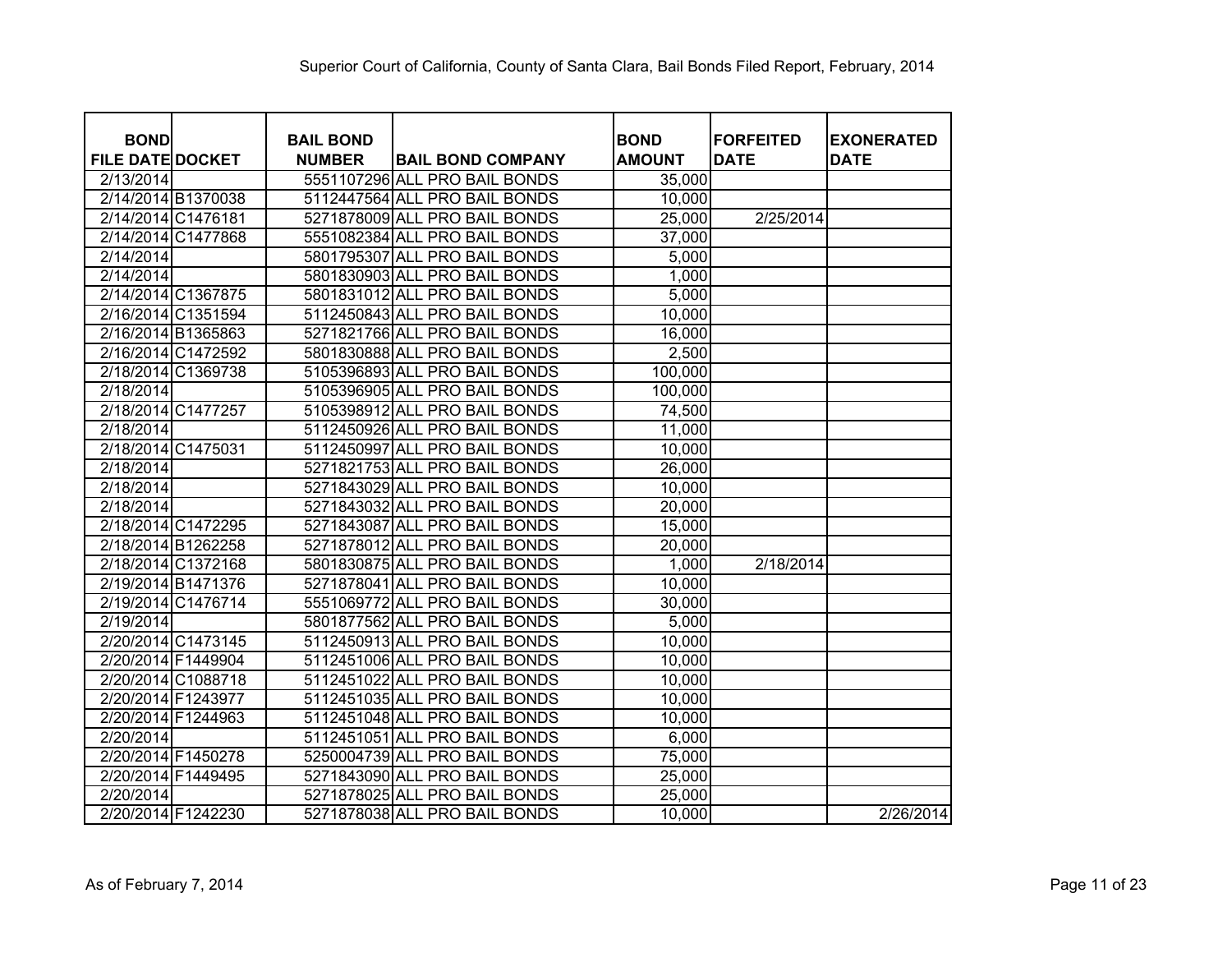| <b>BOND</b>             |                    |                                   |                               | <b>BOND</b>   | <b>FORFEITED</b> |                                  |
|-------------------------|--------------------|-----------------------------------|-------------------------------|---------------|------------------|----------------------------------|
| <b>FILE DATE DOCKET</b> |                    | <b>BAIL BOND</b><br><b>NUMBER</b> | <b>BAIL BOND COMPANY</b>      | <b>AMOUNT</b> | <b>DATE</b>      | <b>EXONERATED</b><br><b>DATE</b> |
|                         | 2/21/2014 B1470569 |                                   | 5112450968 ALL PRO BAIL BONDS | 10,000        |                  |                                  |
|                         | 2/21/2014 B1258075 |                                   | 5271821258 ALL PRO BAIL BONDS | 20,000        |                  |                                  |
|                         | 2/24/2014 C1363968 |                                   | 5112478533 ALL PRO BAIL BONDS | 10,000        | 2/24/2014        |                                  |
|                         | 2/24/2014 C1476494 |                                   | 5271878054 ALL PRO BAIL BONDS | 15,000        |                  |                                  |
|                         | 2/24/2014 C1476049 |                                   | 5271878096 ALL PRO BAIL BONDS | 25,000        |                  |                                  |
| 2/24/2014               |                    |                                   | 5271878223 ALL PRO BAIL BONDS | 15,000        |                  |                                  |
| 2/24/2014               |                    |                                   | 5551069730 ALL PRO BAIL BONDS | 30,000        |                  |                                  |
|                         | 2/24/2014 C1476701 |                                   | 5551082371 ALL PRO BAIL BONDS | 31,000        |                  |                                  |
|                         | 2/24/2014 C1476639 |                                   | 5801795419 ALL PRO BAIL BONDS | 5,000         |                  |                                  |
|                         | 2/24/2014 C1237286 |                                   | 5801877632 ALL PRO BAIL BONDS | 5,000         |                  |                                  |
|                         | 2/24/2014 C1241466 |                                   | 5801877645 ALL PRO BAIL BONDS | 1,500         |                  |                                  |
|                         | 2/24/2014 C1227555 |                                   | 5801877658 ALL PRO BAIL BONDS | 5,000         |                  |                                  |
|                         | 2/25/2014 C1477707 |                                   | 5105385154 ALL PRO BAIL BONDS | 75,000        |                  |                                  |
| 2/25/2014               |                    |                                   | 5112382018 ALL PRO BAIL BONDS | 5,000         |                  |                                  |
|                         | 2/25/2014 B1471226 |                                   | 5112478520 ALL PRO BAIL BONDS | 7,000         |                  | 2/25/2014                        |
|                         | 2/25/2014 B1471266 |                                   | 5271843045 ALL PRO BAIL BONDS | 20,000        |                  |                                  |
| 2/25/2014               |                    |                                   | 5271878124 ALL PRO BAIL BONDS | 25,000        |                  |                                  |
|                         | 2/25/2014 B1471373 |                                   | 5271896801 ALL PRO BAIL BONDS | 12,000        |                  |                                  |
| 2/25/2014               |                    |                                   | 5551069800 ALL PRO BAIL BONDS | 50,000        |                  |                                  |
| 2/25/2014               |                    |                                   | 5551107308 ALL PRO BAIL BONDS | 35,000        |                  |                                  |
|                         | 2/25/2014 C1360253 |                                   | 5801795422 ALL PRO BAIL BONDS | 5,000         |                  |                                  |
|                         | 2/26/2014 C1352321 |                                   | 5112478418 ALL PRO BAIL BONDS | 10,000        |                  |                                  |
| 2/26/2014               |                    |                                   | 5112478517 ALL PRO BAIL BONDS | 10,000        |                  |                                  |
|                         | 2/26/2014 C1233846 |                                   | 5112478546 ALL PRO BAIL BONDS | 10,000        |                  |                                  |
| 2/26/2014               |                    |                                   | 5271878108 ALL PRO BAIL BONDS | 16,000        |                  |                                  |
| 2/26/2014               |                    |                                   | 5271878166 ALL PRO BAIL BONDS | 25,000        |                  |                                  |
|                         | 2/26/2014 C1473592 |                                   | 5801830916 ALL PRO BAIL BONDS | 5,000         |                  |                                  |
|                         | 2/27/2014 C1076477 |                                   | 5112447676 ALL PRO BAIL BONDS | 10,000        |                  |                                  |
| 2/27/2014               |                    |                                   | 5271878210 ALL PRO BAIL BONDS | 11,500        |                  |                                  |
|                         | 2/27/2014 C1477212 |                                   | 5551119974 ALL PRO BAIL BONDS | 55,000        |                  |                                  |
|                         | 2/27/2014 B1370101 |                                   | 5801877629 ALL PRO BAIL BONDS | 500           |                  |                                  |
|                         | 2/28/2014 C1473156 |                                   | 5112478559 ALL PRO BAIL BONDS | 10,000        |                  |                                  |
|                         | 2/28/2014 C1474920 |                                   | 5271878067 ALL PRO BAIL BONDS | 20,000        |                  |                                  |
|                         | 2/28/2014 B1471374 |                                   | 5271878140 ALL PRO BAIL BONDS | 17,000        |                  |                                  |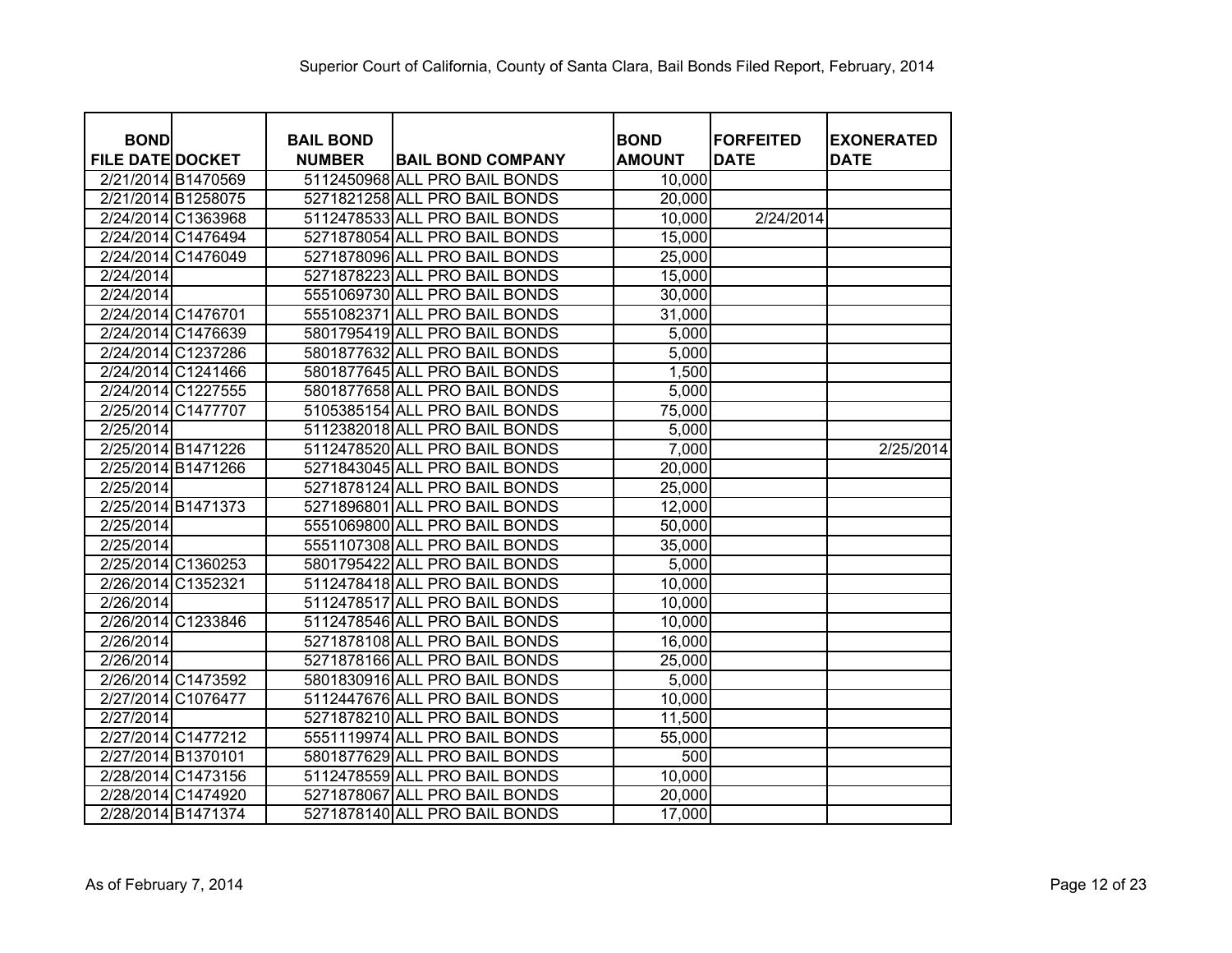| <b>BOND</b>             |                   | <b>BAIL BOND</b> |                            | <b>BOND</b>   | <b>FORFEITED</b> | <b>EXONERATED</b> |
|-------------------------|-------------------|------------------|----------------------------|---------------|------------------|-------------------|
| <b>FILE DATE DOCKET</b> |                   | <b>NUMBER</b>    | <b>BAIL BOND COMPANY</b>   | <b>AMOUNT</b> | <b>DATE</b>      | <b>DATE</b>       |
| 2/7/2014 C1472607       |                   | IS30K155443      | <b>AMIGO BAIL BONDS</b>    | 5,000         |                  |                   |
| 2/7/2014 C1473101       |                   | IS30K155444      | <b>AMIGO BAIL BONDS</b>    | 5,000         |                  |                   |
| 2/18/2014               |                   | IS30K155445      | <b>AMIGO BAIL BONDS</b>    | 10,000        |                  |                   |
| 2/20/2014 C1473946      |                   | IS30K155446      | <b>AMIGO BAIL BONDS</b>    | 10,000        |                  |                   |
| 2/20/2014 C1473338      |                   | IS30K155447      | <b>AMIGO BAIL BONDS</b>    | 10,000        |                  |                   |
| 2/21/2014 B1367272      |                   | IS30K155452      | <b>AMIGO BAIL BONDS</b>    | 10,000        |                  |                   |
| 2/3/2014                |                   | T10050450269     | <b>BAD BOYS BAIL BONDS</b> | 75,000        |                  |                   |
| 2/3/2014 C1472322       |                   | T1050447459      | <b>BAD BOYS BAIL BONDS</b> | 10,000        |                  |                   |
| 2/3/2014                |                   | T1050447460      | <b>BAD BOYS BAIL BONDS</b> | 10,000        |                  |                   |
| 2/3/2014                |                   | T1050450363      | <b>BAD BOYS BAIL BONDS</b> | 10,000        |                  |                   |
| 2/3/2014 C1235699       |                   | T1050450430      | <b>BAD BOYS BAIL BONDS</b> | 10,000        |                  |                   |
| 2/3/2014                |                   | T1M50447002      | <b>BAD BOYS BAIL BONDS</b> | 225,000       |                  |                   |
| 2/3/2014 C1472675       |                   | T2550437897      | <b>BAD BOYS BAIL BONDS</b> | 25,000        |                  |                   |
| 2/3/2014                |                   | T2550450437      | <b>BAD BOYS BAIL BONDS</b> | 11,000        |                  |                   |
| 2/3/2014                |                   | T2550450440      | <b>BAD BOYS BAIL BONDS</b> | 25,000        |                  |                   |
| 2/3/2014 C1364507       |                   | T5050450354      | <b>BAD BOYS BAIL BONDS</b> | 5,000         |                  |                   |
| 2/3/2014 C1347812       |                   | T5050450449      | <b>BAD BOYS BAIL BONDS</b> | 35,000        |                  |                   |
| 2/3/2014 C1244816       |                   | T5050450450      | <b>BAD BOYS BAIL BONDS</b> | 35,000        |                  |                   |
|                         | 2/3/2014 CC095405 | T55040358        | <b>BAD BOYS BAIL BONDS</b> | 2,500         |                  |                   |
| 2/3/2014 C1475936       |                   | T550447292       | <b>BAD BOYS BAIL BONDS</b> | 5,000         |                  |                   |
| 2/3/2014 C1349642       |                   | T550450173       | <b>BAD BOYS BAIL BONDS</b> | 5,000         |                  |                   |
| 2/3/2014 C1366008       |                   | T550450174       | <b>BAD BOYS BAIL BONDS</b> | 5,000         |                  |                   |
|                         | 2/3/2014 CC065700 | T550450356       | <b>BAD BOYS BAIL BONDS</b> | 3,000         |                  |                   |
| 2/3/2014 C1370717       |                   | T7550446981      | <b>BAD BOYS BAIL BONDS</b> | 35,000        |                  |                   |
| 2/4/2014 C1350241       |                   | T10050450267     | <b>BAD BOYS BAIL BONDS</b> | 50,000        |                  |                   |
| 2/4/2014 B1470852       |                   | T1050446590      | <b>BAD BOYS BAIL BONDS</b> | 10,000        |                  |                   |
| 2/4/2014 C1472595       |                   | T1050450189      | <b>BAD BOYS BAIL BONDS</b> | 7,500         |                  |                   |
| 2/4/2014 C1475502       |                   | T5050450236      | <b>BAD BOYS BAIL BONDS</b> | 50,000        |                  |                   |
| 2/4/2014                |                   | T550450172       | <b>BAD BOYS BAIL BONDS</b> | 1,000         |                  |                   |
| 2/5/2014                |                   | T1050450422      | <b>BAD BOYS BAIL BONDS</b> | 10,000        |                  |                   |
| 2/5/2014                |                   | T1050450424      | <b>BAD BOYS BAIL BONDS</b> | 10,000        |                  |                   |
| 2/5/2014 C1477375       |                   | T1050451060      | <b>BAD BOYS BAIL BONDS</b> | 10,000        |                  | 3/4/2014          |
| 2/5/2014 C1071341       |                   | T2550451076      | <b>BAD BOYS BAIL BONDS</b> | 25,000        |                  |                   |
| 2/5/2014 B1470981       |                   | T5050450238      | <b>BAD BOYS BAIL BONDS</b> | 50,000        |                  |                   |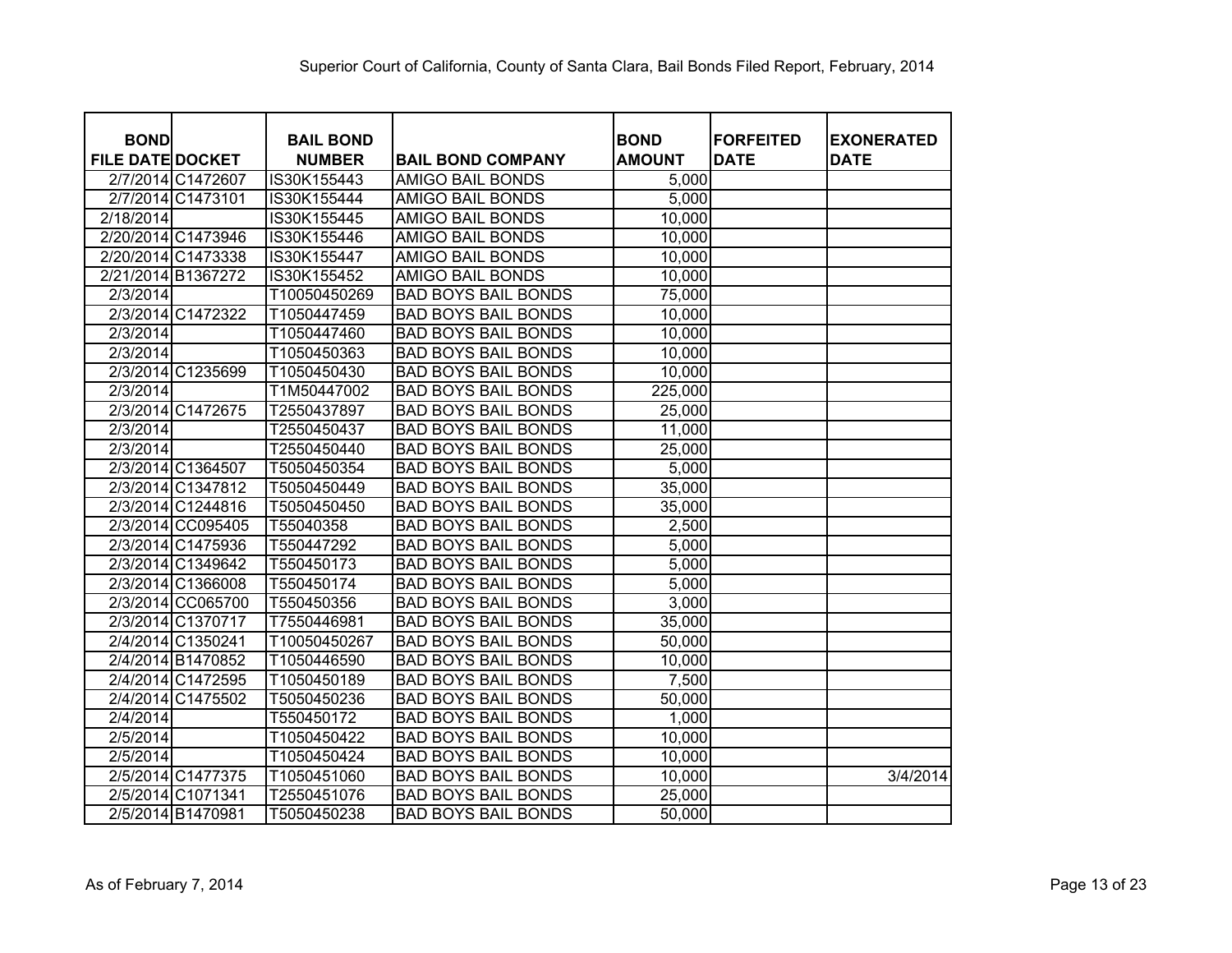| <b>BOND</b>             |                   | <b>BAIL BOND</b> |                            | <b>BOND</b>   | <b>FORFEITED</b> | <b>EXONERATED</b> |
|-------------------------|-------------------|------------------|----------------------------|---------------|------------------|-------------------|
| <b>FILE DATE DOCKET</b> |                   | <b>NUMBER</b>    | <b>BAIL BOND COMPANY</b>   | <b>AMOUNT</b> | <b>DATE</b>      | <b>DATE</b>       |
|                         | 2/6/2014 C1472594 | T1050447461      | <b>BAD BOYS BAIL BONDS</b> | 10,000        |                  |                   |
|                         | 2/6/2014 C1472837 | T2550450369      | <b>BAD BOYS BAIL BONDS</b> | 15,000        |                  |                   |
|                         | 2/6/2014 C1472359 | T550450176       | <b>BAD BOYS BAIL BONDS</b> | 5,000         |                  |                   |
|                         | 2/6/2014 C1472611 | T550451042       | <b>BAD BOYS BAIL BONDS</b> | 5,000         |                  |                   |
| 2/7/2014                |                   | T1050446758      | <b>BAD BOYS BAIL BONDS</b> | 10,000        |                  |                   |
|                         | 2/7/2014 B1471322 | T1050450188      | <b>BAD BOYS BAIL BONDS</b> | 50,000        |                  |                   |
|                         | 2/7/2014 C1475437 | T2550447488      | <b>BAD BOYS BAIL BONDS</b> | 15,000        |                  |                   |
| 2/7/2014                |                   | T2550450442      | <b>BAD BOYS BAIL BONDS</b> | 25,000        |                  |                   |
| 2/7/2014 F1449867       |                   | T5050451102      | <b>BAD BOYS BAIL BONDS</b> | 40,000        |                  |                   |
|                         | 2/7/2014 C1473110 | T550450170       | <b>BAD BOYS BAIL BONDS</b> | 5,000         |                  |                   |
|                         | 2/7/2014 C1473120 | T550450171       | <b>BAD BOYS BAIL BONDS</b> | 5,000         |                  |                   |
|                         | 2/7/2014 C1475397 | T550450177       | <b>BAD BOYS BAIL BONDS</b> | 4,000         |                  |                   |
| 2/10/2014 B1470981      |                   | T10050447555     | <b>BAD BOYS BAIL BONDS</b> | 100,000       |                  |                   |
| 2/10/2014               |                   | T1050451058      | <b>BAD BOYS BAIL BONDS</b> | 10,000        |                  |                   |
| 2/10/2014               |                   | T2550447487      | <b>BAD BOYS BAIL BONDS</b> | 25,000        |                  |                   |
| 2/10/2014 C1472774      |                   | T2550450371      | <b>BAD BOYS BAIL BONDS</b> | 12,000        |                  |                   |
| 2/11/2014 B1367427      |                   | T1050451056      | <b>BAD BOYS BAIL BONDS</b> | 10,000        |                  |                   |
| 2/11/2014 B1470777      |                   | T1050451059      | <b>BAD BOYS BAIL BONDS</b> | 10,000        |                  |                   |
| 2/11/2014 C1476539      |                   | T5050450816      | <b>BAD BOYS BAIL BONDS</b> | 26,000        |                  |                   |
| 2/11/2014 C1356636      |                   | T550450769       | <b>BAD BOYS BAIL BONDS</b> | 5,000         |                  |                   |
| 2/11/2014 C1234348      |                   | T550450770       | <b>BAD BOYS BAIL BONDS</b> | 4,000         |                  | 2/11/2014         |
| 2/13/2014 F1450135      |                   | T1050450192      | <b>BAD BOYS BAIL BONDS</b> | 10,000        |                  |                   |
| 2/13/2014 C1365068      |                   | T1050450779      | <b>BAD BOYS BAIL BONDS</b> | 8,000         |                  |                   |
| 2/13/2014 C1473823      |                   | T1050450780      | <b>BAD BOYS BAIL BONDS</b> | 10,000        |                  |                   |
| 2/13/2014 F1449528      |                   | T1050451055      | <b>BAD BOYS BAIL BONDS</b> | 10,000        |                  |                   |
| 2/13/2014 C1353744      |                   | T2550447315      | <b>BAD BOYS BAIL BONDS</b> | 20,000        |                  |                   |
| 2/13/2014 C1371574      |                   | T2550447317      | <b>BAD BOYS BAIL BONDS</b> | 25,000        |                  |                   |
| 2/13/2014 C1237294      |                   | T2550447484      | <b>BAD BOYS BAIL BONDS</b> | 20,000        |                  |                   |
| 2/13/2014 F1450281      |                   | T2550447489      | <b>BAD BOYS BAIL BONDS</b> | 12,000        |                  |                   |
| 2/13/2014 C1367261      |                   | T550454059       | <b>BAD BOYS BAIL BONDS</b> | 1,000         |                  |                   |
| 2/14/2014 F1348386      |                   | T2550450441      | <b>BAD BOYS BAIL BONDS</b> | 15,000        |                  |                   |
| 2/14/2014 C1473887      |                   | T550454058       | <b>BAD BOYS BAIL BONDS</b> | 5,000         | 2/20/2014        |                   |
| 2/14/2014 C1475977      |                   | T550454060       | <b>BAD BOYS BAIL BONDS</b> | 2,000         | 2/20/2014        | 3/5/2014          |
| 2/18/2014 C1367595      |                   | T1050450193      | <b>BAD BOYS BAIL BONDS</b> | 10,000        |                  |                   |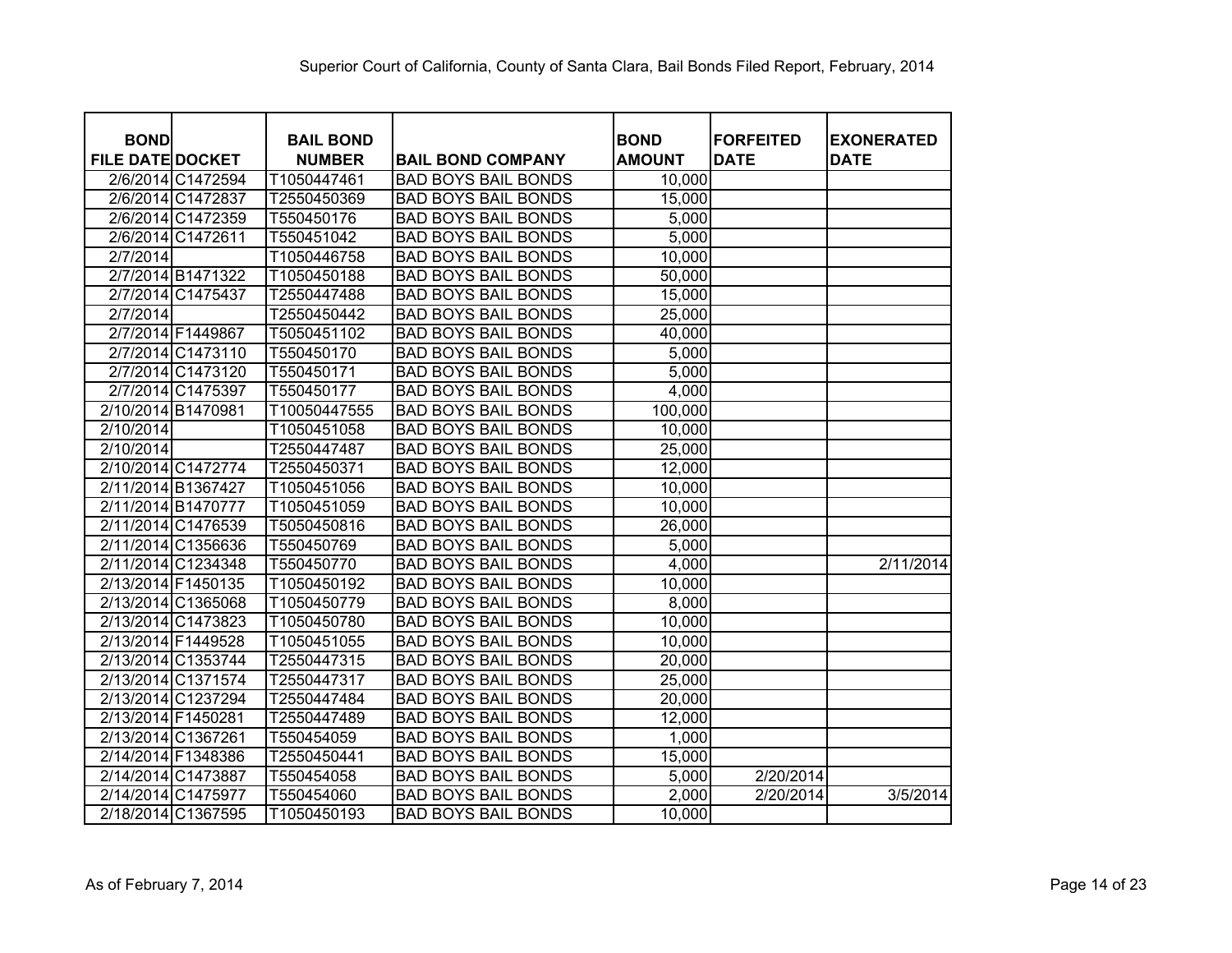| <b>BOND</b><br><b>FILE DATE DOCKET</b> | <b>BAIL BOND</b><br><b>NUMBER</b> | <b>BAIL BOND COMPANY</b>   | <b>BOND</b><br><b>AMOUNT</b> | <b>FORFEITED</b><br><b>DATE</b> | <b>EXONERATED</b><br><b>DATE</b> |
|----------------------------------------|-----------------------------------|----------------------------|------------------------------|---------------------------------|----------------------------------|
| 2/18/2014 C1230355                     | T2550447318                       | <b>BAD BOYS BAIL BONDS</b> | 25,000                       |                                 |                                  |
| 2/18/2014                              | T2550454081                       | <b>BAD BOYS BAIL BONDS</b> | 25,000                       |                                 |                                  |
| 2/18/2014                              | T2550454084                       | <b>BAD BOYS BAIL BONDS</b> | 17,000                       |                                 |                                  |
| 2/18/2014 C1476531                     | T5050450815                       | <b>BAD BOYS BAIL BONDS</b> | 50,000                       |                                 |                                  |
| 2/18/2014 B1471183                     | T5050451100                       | <b>BAD BOYS BAIL BONDS</b> | 30,000                       |                                 |                                  |
| 2/18/2014 C1353663                     | T550450774                        | <b>BAD BOYS BAIL BONDS</b> | 1,000                        |                                 |                                  |
| 2/18/2014 C1351378                     | T550450775                        | <b>BAD BOYS BAIL BONDS</b> | 3,000                        |                                 |                                  |
| 2/18/2014 C1472574                     | T550454054                        | <b>BAD BOYS BAIL BONDS</b> | 5,000                        |                                 |                                  |
| 2/18/2014                              | T550454055                        | <b>BAD BOYS BAIL BONDS</b> | 2,000                        |                                 |                                  |
| 2/18/2014 F1034187                     | T550454057                        | <b>BAD BOYS BAIL BONDS</b> | 5,000                        |                                 | 2/27/2014                        |
| 2/19/2014                              | T5050454096                       | <b>BAD BOYS BAIL BONDS</b> | 31,250                       |                                 |                                  |
| 2/20/2014 F1349092                     | T1050450191                       | <b>BAD BOYS BAIL BONDS</b> | 10,000                       |                                 |                                  |
| 2/20/2014 C1473936                     | T1050454068                       | <b>BAD BOYS BAIL BONDS</b> | 10,000                       |                                 |                                  |
| 2/20/2014 B1258534                     | T2550454085                       | <b>BAD BOYS BAIL BONDS</b> | 25,000                       |                                 |                                  |
| 2/20/2014 F1449688                     | T5050450814                       | <b>BAD BOYS BAIL BONDS</b> | 50,000                       |                                 |                                  |
| 2/20/2014 C1370079                     | T5050451099                       | <b>BAD BOYS BAIL BONDS</b> | 50,000                       |                                 |                                  |
| 2/20/2014 F1449688                     | T5050451101                       | <b>BAD BOYS BAIL BONDS</b> | 50,000                       |                                 |                                  |
| 2/20/2014 C1474796                     | T5050454098                       | <b>BAD BOYS BAIL BONDS</b> | 50,000                       |                                 |                                  |
| 2/20/2014 C1473945                     | T550450175                        | <b>BAD BOYS BAIL BONDS</b> | 5,000                        |                                 |                                  |
| 2/20/2014 F1241632                     | T550450771                        | <b>BAD BOYS BAIL BONDS</b> | 5,000                        |                                 |                                  |
| 2/20/2014 C1473111                     | T550450773                        | <b>BAD BOYS BAIL BONDS</b> | 5,000                        |                                 |                                  |
| 2/20/2014 B1369430                     | T550454056                        | <b>BAD BOYS BAIL BONDS</b> | 5,000                        |                                 |                                  |
| 2/21/2014 B1470525                     | T550451040                        | <b>BAD BOYS BAIL BONDS</b> | 5,000                        |                                 |                                  |
| 2/24/2014                              | T1050454064                       | <b>BAD BOYS BAIL BONDS</b> | 10,000                       |                                 |                                  |
| 2/24/2014                              | T1050454069                       | <b>BAD BOYS BAIL BONDS</b> | 10,000                       |                                 |                                  |
| 2/24/2014 C1473135                     | T2550447319                       | <b>BAD BOYS BAIL BONDS</b> | 15,000                       |                                 |                                  |
| 2/24/2014                              | T550450776                        | <b>BAD BOYS BAIL BONDS</b> | 2,000                        |                                 |                                  |
| 2/24/2014                              | T550453902                        | <b>BAD BOYS BAIL BONDS</b> | 5,000                        |                                 |                                  |
| 2/25/2014 C1475661                     | T10050454113                      | <b>BAD BOYS BAIL BONDS</b> | 75,000                       |                                 |                                  |
| 2/25/2014                              | T2550454083                       | <b>BAD BOYS BAIL BONDS</b> | 20,000                       |                                 |                                  |
| 2/26/2014 C1371916                     | T10050450266                      | <b>BAD BOYS BAIL BONDS</b> | 100,000                      |                                 |                                  |
| 2/26/2014 C1475461                     | T1050450784                       | <b>BAD BOYS BAIL BONDS</b> | 10,000                       |                                 |                                  |
| 2/26/2014                              | T1050454071                       | <b>BAD BOYS BAIL BONDS</b> | 10,000                       |                                 |                                  |
| 2/26/2014 C1473382                     | T550454265                        | <b>BAD BOYS BAIL BONDS</b> | 5,000                        |                                 |                                  |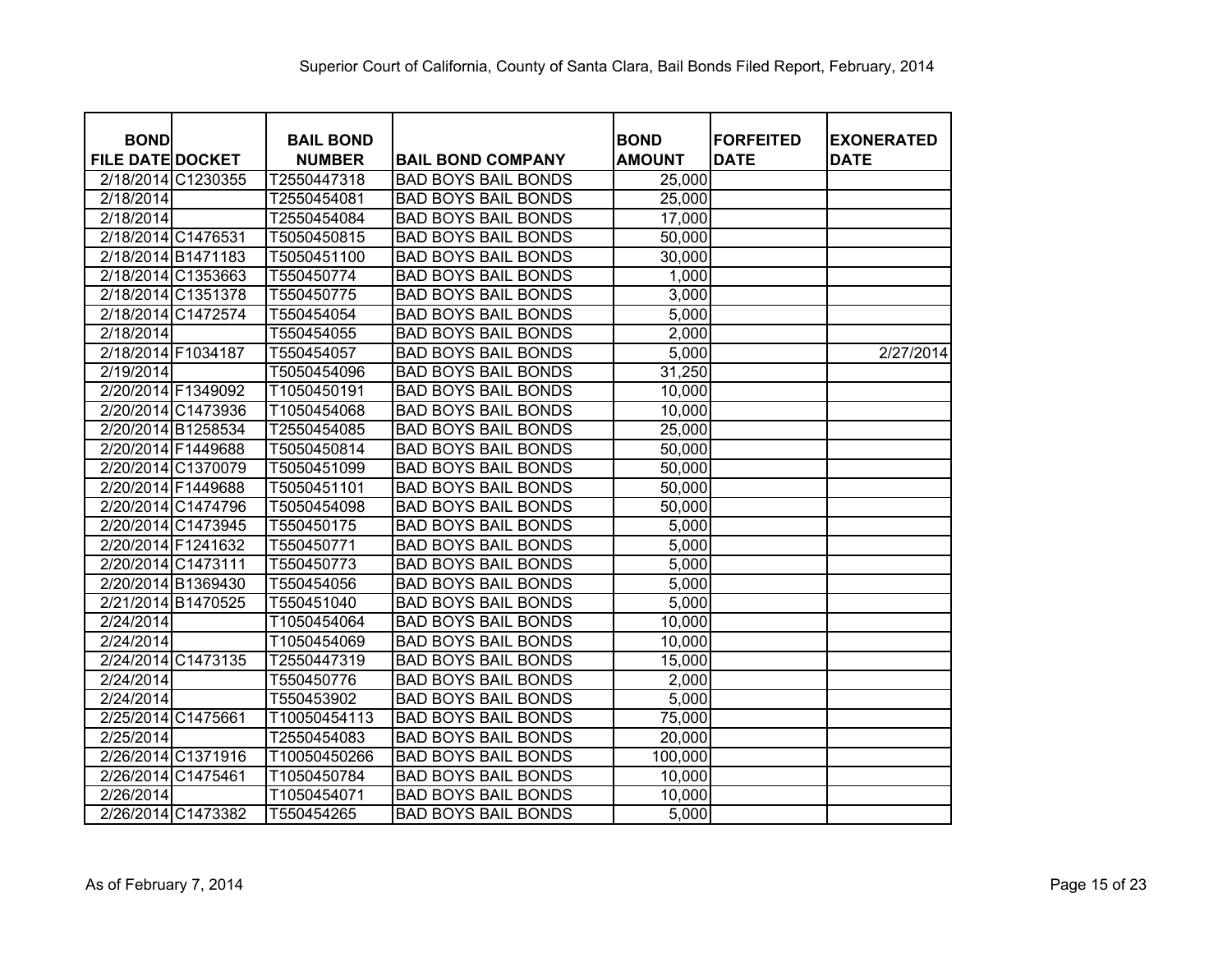| <b>BOND</b>             |                    | <b>BAIL BOND</b> |                                | <b>BOND</b>   | <b>FORFEITED</b> | <b>EXONERATED</b> |
|-------------------------|--------------------|------------------|--------------------------------|---------------|------------------|-------------------|
| <b>FILE DATE DOCKET</b> |                    | <b>NUMBER</b>    | <b>BAIL BOND COMPANY</b>       | <b>AMOUNT</b> | <b>DATE</b>      | <b>DATE</b>       |
| 2/26/2014 C1475047      |                    | T550454267       | <b>BAD BOYS BAIL BONDS</b>     | 5,000         |                  |                   |
| 2/27/2014               |                    | T10050450406     | <b>BAD BOYS BAIL BONDS</b>     | 95,000        |                  |                   |
| 2/27/2014 B1263602      |                    | T1050450783      | <b>BAD BOYS BAIL BONDS</b>     | 10,000        |                  |                   |
| 2/27/2014               |                    | T2550450213      | <b>BAD BOYS BAIL BONDS</b>     | 15,000        |                  |                   |
| 2/28/2014               |                    | T10050451128     | <b>BAD BOYS BAIL BONDS</b>     | 86,000        |                  |                   |
| 2/28/2014               |                    | T2550450798      | <b>BAD BOYS BAIL BONDS</b>     | 11,000        |                  |                   |
|                         | 2/28/2014 C1477153 | T5050453935      | <b>BAD BOYS BAIL BONDS</b>     | 46,000        |                  |                   |
| 2/28/2014               |                    | T550454264       | <b>BAD BOYS BAIL BONDS</b>     | 5,000         |                  |                   |
|                         | 2/18/2014 C1242709 | S10002177530     | <b>BAIL BY PHONE</b>           | 10,000        |                  |                   |
|                         | 2/3/2014 C1363410  | FCS101255411     | <b>BAIL HOTLINE BAIL BONDS</b> | 5,000         |                  |                   |
|                         | 2/3/2014 C1474088  | FCS2501205179    | <b>BAIL HOTLINE BAIL BONDS</b> | 200,000       |                  |                   |
|                         | 2/3/2014 B1369634  | FCS501228412     | <b>BAIL HOTLINE BAIL BONDS</b> | 50,000        |                  |                   |
|                         | 2/4/2014 C1370574  | FCS1001248472    | <b>BAIL HOTLINE BAIL BONDS</b> | 75,000        |                  |                   |
|                         | 2/4/2014 C1368356  | FCS251265095     | <b>BAIL HOTLINE BAIL BONDS</b> | 25,000        |                  |                   |
|                         | 2/4/2014 C1472473  | FCS251265096     | <b>BAIL HOTLINE BAIL BONDS</b> | 25,000        |                  |                   |
| 2/5/2014                |                    | FCS101264185     | <b>BAIL HOTLINE BAIL BONDS</b> | 2,000         |                  |                   |
|                         | 2/5/2014 B1364847  | FCS251262950     | <b>BAIL HOTLINE BAIL BONDS</b> | 20,000        |                  |                   |
|                         | 2/5/2014 C1077722  | FCS501228669     | <b>BAIL HOTLINE BAIL BONDS</b> | 50,000        |                  | 2/24/2014         |
|                         | 2/6/2014 C1473117  | FCS251265103     | <b>BAIL HOTLINE BAIL BONDS</b> | 20,000        |                  |                   |
|                         | 2/7/2014 B1471143  | FCS1001248473    | <b>BAIL HOTLINE BAIL BONDS</b> | 80,000        |                  |                   |
|                         | 2/7/2014 B1470980  | FCS251265097     | <b>BAIL HOTLINE BAIL BONDS</b> | 21,000        |                  |                   |
|                         | 2/7/2014 C1475180  | FCS251266999     | <b>BAIL HOTLINE BAIL BONDS</b> | 15,000        |                  |                   |
|                         | 2/7/2014 F1449511  | FCS251267000     | <b>BAIL HOTLINE BAIL BONDS</b> | 15,000        | 3/3/2014         |                   |
|                         | 2/7/2014 C1472257  | FCS501267605     | <b>BAIL HOTLINE BAIL BONDS</b> | 50,000        |                  |                   |
| 2/10/2014               |                    | FCS251266998     | <b>BAIL HOTLINE BAIL BONDS</b> | 20,000        |                  |                   |
|                         | 2/11/2014 C1474035 | FCS101270151     | <b>BAIL HOTLINE BAIL BONDS</b> | 10,000        |                  |                   |
|                         | 2/11/2014 C1473993 | FCS101270152     | <b>BAIL HOTLINE BAIL BONDS</b> | 10,000        |                  | 2/20/2014         |
|                         | 2/11/2014 C1349378 | FCS501267606     | <b>BAIL HOTLINE BAIL BONDS</b> | 50,000        |                  |                   |
|                         | 2/13/2014 C1474233 | FCS1001248474    | <b>BAIL HOTLINE BAIL BONDS</b> | 100,000       |                  |                   |
| 2/13/2014               |                    | FCS101270153     | <b>BAIL HOTLINE BAIL BONDS</b> | 1,000         |                  |                   |
| 2/13/2014 F1450046      |                    | FCS251267001     | <b>BAIL HOTLINE BAIL BONDS</b> | 25,000        |                  | 2/25/2014         |
|                         | 2/13/2014 C1475430 | FCS251267002     | <b>BAIL HOTLINE BAIL BONDS</b> | 15,000        |                  |                   |
| 2/13/2014 C1362981      |                    | FCS501267607     | <b>BAIL HOTLINE BAIL BONDS</b> | 50,000        |                  |                   |
|                         | 2/14/2014 C1351594 | FCS101264187     | <b>BAIL HOTLINE BAIL BONDS</b> | 10,000        |                  |                   |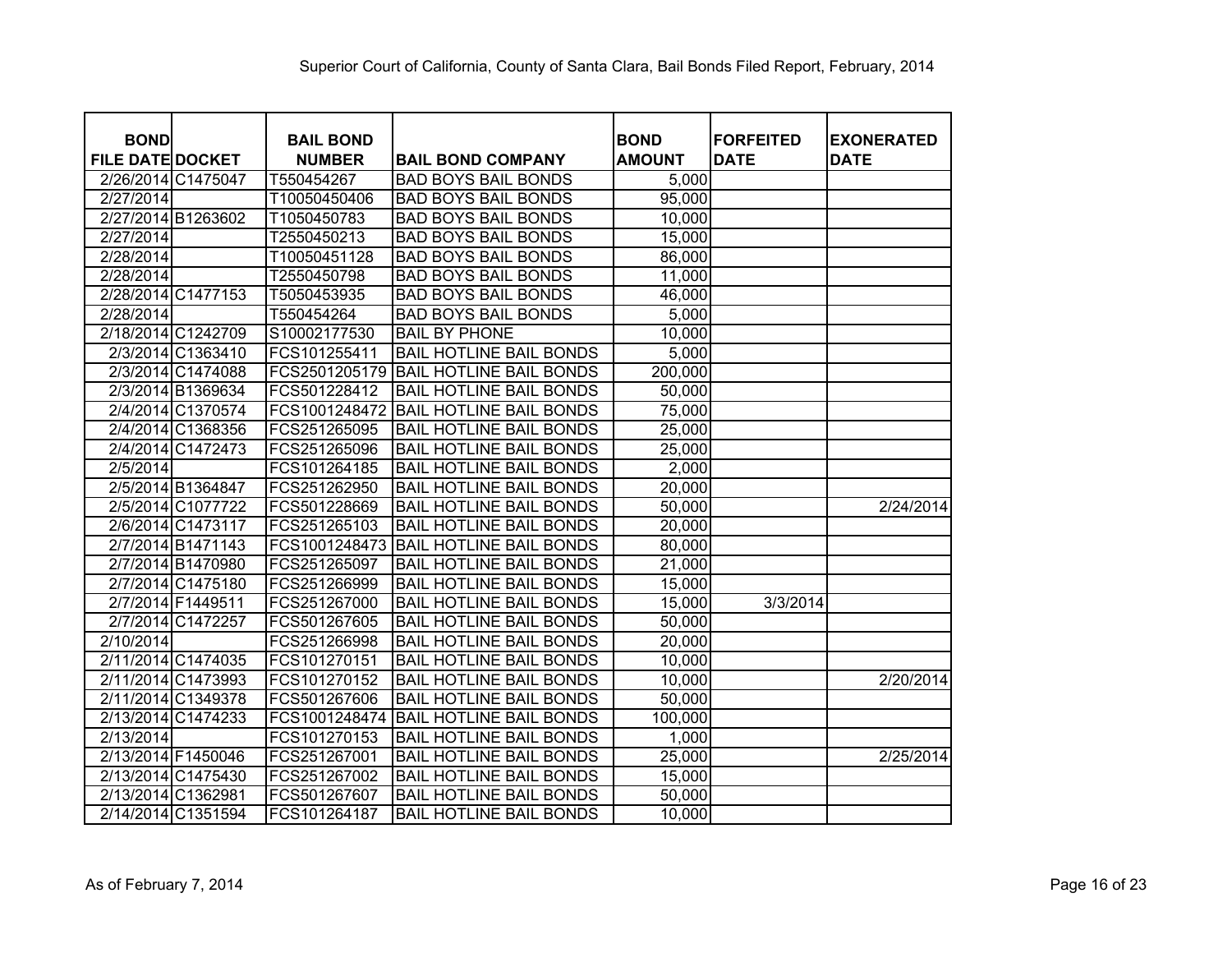| <b>BOND</b>             |                    | <b>BAIL BOND</b> |                                | <b>BOND</b>   | <b>FORFEITED</b> | <b>EXONERATED</b> |
|-------------------------|--------------------|------------------|--------------------------------|---------------|------------------|-------------------|
| <b>FILE DATE DOCKET</b> |                    | <b>NUMBER</b>    | <b>BAIL BOND COMPANY</b>       | <b>AMOUNT</b> | <b>DATE</b>      | <b>DATE</b>       |
| 2/14/2014 C1472592      |                    | FCS101264188     | <b>BAIL HOTLINE BAIL BONDS</b> | 2,500         |                  |                   |
|                         | 2/14/2014 C1368033 | FCS101270154     | <b>BAIL HOTLINE BAIL BONDS</b> | 10,000        |                  |                   |
| 2/14/2014 B1365863      |                    | FCS251265100     | <b>BAIL HOTLINE BAIL BONDS</b> | 16,000        |                  |                   |
| 2/18/2014 C1356501      |                    | FCS1001239326    | <b>BAIL HOTLINE BAIL BONDS</b> | 100,000       |                  |                   |
| 2/18/2014 B1471183      |                    | FCS1001239327    | <b>BAIL HOTLINE BAIL BONDS</b> | 100,000       |                  |                   |
|                         | 2/18/2014 B1471124 | FCS1001248475    | <b>BAIL HOTLINE BAIL BONDS</b> | 70,000        | 2/24/2014        |                   |
|                         | 2/18/2014 C1474449 | FCS1001265352    | <b>BAIL HOTLINE BAIL BONDS</b> | 90,000        |                  |                   |
|                         | 2/18/2014 C1368038 | FCS101264186     | <b>BAIL HOTLINE BAIL BONDS</b> | 2,500         |                  |                   |
| 2/18/2014               |                    | FCS101265001     | <b>BAIL HOTLINE BAIL BONDS</b> | 10,000        |                  |                   |
| 2/18/2014 C1370481      |                    | FCS101270155     | <b>BAIL HOTLINE BAIL BONDS</b> | 500           |                  |                   |
|                         | 2/18/2014 C1353902 | FCS1501197899    | <b>BAIL HOTLINE BAIL BONDS</b> | 150,000       |                  |                   |
| 2/18/2014 F1346782      |                    | FCS2501197912    | <b>BAIL HOTLINE BAIL BONDS</b> | 250,000       |                  |                   |
|                         | 2/18/2014 C1476044 | FCS2501205172    | <b>BAIL HOTLINE BAIL BONDS</b> | 140,000       |                  |                   |
| 2/18/2014 C1371167      |                    | FCS2501215537    | <b>BAIL HOTLINE BAIL BONDS</b> | 250,000       |                  |                   |
| 2/18/2014 B1470717      |                    | FCS501267608     | <b>BAIL HOTLINE BAIL BONDS</b> | 35,000        |                  |                   |
| 2/18/2014               |                    | FCS501267609     | <b>BAIL HOTLINE BAIL BONDS</b> | 35,000        |                  |                   |
| 2/19/2014               |                    | FCS1001239328    | <b>BAIL HOTLINE BAIL BONDS</b> | 100,000       |                  |                   |
| 2/19/2014               |                    | FCS251270501     | <b>BAIL HOTLINE BAIL BONDS</b> | 25,000        |                  |                   |
|                         | 2/20/2014 C9922039 | FCS1001270719    | <b>BAIL HOTLINE BAIL BONDS</b> | 50,000        | 2/20/2014        |                   |
| 2/20/2014               |                    | FCS101264999     | <b>BAIL HOTLINE BAIL BONDS</b> | 10,000        |                  |                   |
| 2/20/2014 B1471323      |                    | FCS101265000     | <b>BAIL HOTLINE BAIL BONDS</b> | 10,000        |                  |                   |
| 2/20/2014 F1242309      |                    | FCS101265002     | <b>BAIL HOTLINE BAIL BONDS</b> | 10,000        |                  |                   |
| 2/20/2014 F1141018      |                    | FCS101265003     | <b>BAIL HOTLINE BAIL BONDS</b> | 10,000        |                  |                   |
| 2/20/2014               |                    | FCS251265101     | <b>BAIL HOTLINE BAIL BONDS</b> | 15,000        |                  |                   |
| 2/20/2014               |                    | FCS501270637     | <b>BAIL HOTLINE BAIL BONDS</b> | 50,000        |                  |                   |
|                         | 2/24/2014 C1474936 | FCS1001270720    | <b>BAIL HOTLINE BAIL BONDS</b> | 100,000       |                  |                   |
| 2/24/2014 C1372117      |                    | FCS101276724     | <b>BAIL HOTLINE BAIL BONDS</b> | 10,000        |                  |                   |
|                         | 2/24/2014 C1372073 | FCS101276725     | <b>BAIL HOTLINE BAIL BONDS</b> | 8,000         |                  |                   |
|                         | 2/24/2014 C1106884 | FCS101276726     | <b>BAIL HOTLINE BAIL BONDS</b> | 5,000         |                  |                   |
| 2/24/2014               |                    | FCS101276727     | <b>BAIL HOTLINE BAIL BONDS</b> | 10,000        |                  |                   |
|                         | 2/24/2014 C1370104 | FCS101276729     | <b>BAIL HOTLINE BAIL BONDS</b> | 2,000         |                  |                   |
| 2/24/2014               |                    | FCS101276730     | <b>BAIL HOTLINE BAIL BONDS</b> | 10,000        |                  |                   |
|                         | 2/24/2014 C1474076 | FCS2501222042    | <b>BAIL HOTLINE BAIL BONDS</b> | 160,000       |                  |                   |
| 2/24/2014 C1476657      |                    | FCS251270503     | <b>BAIL HOTLINE BAIL BONDS</b> | 25,000        |                  |                   |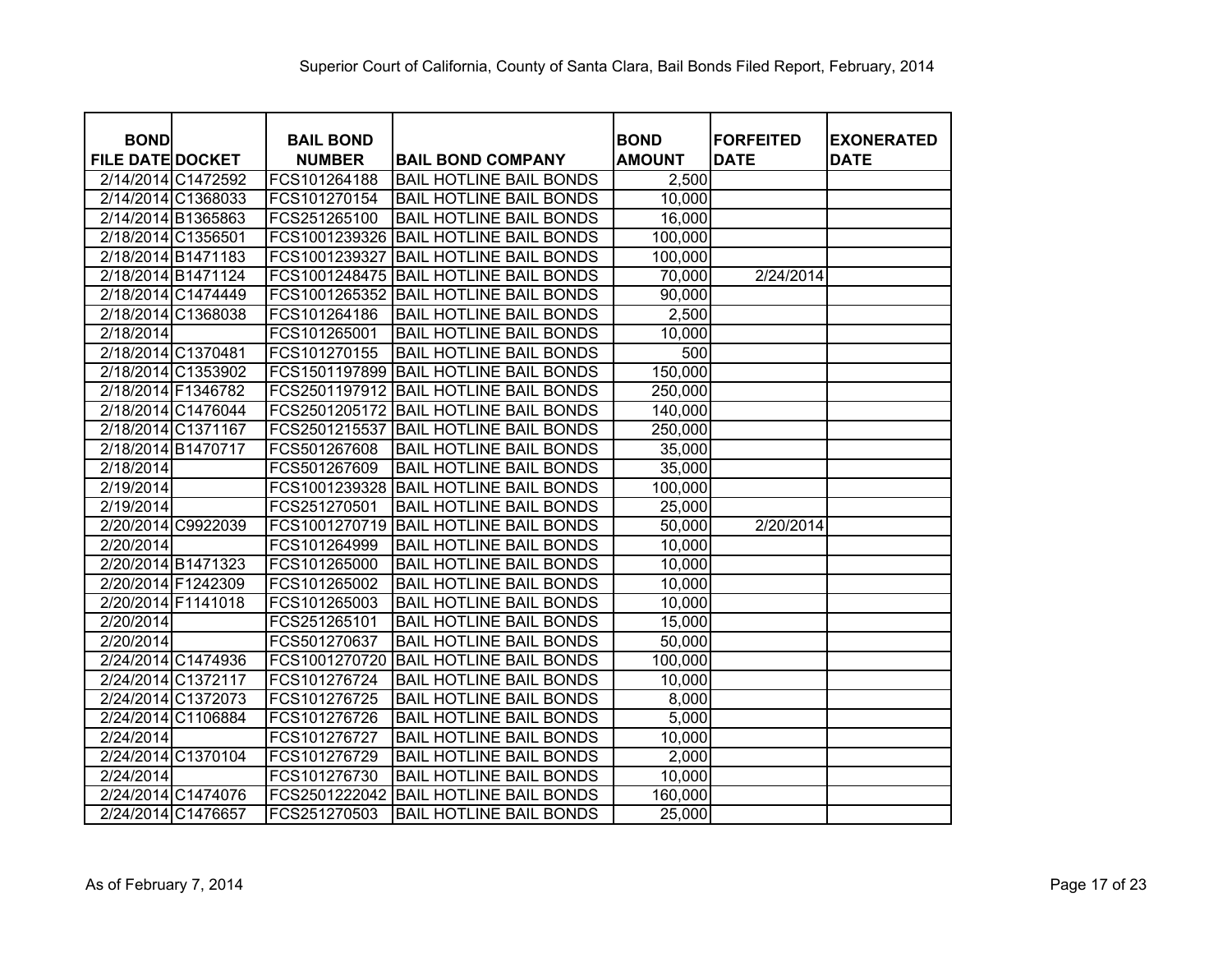| <b>BOND</b>             |                   | <b>BAIL BOND</b> |                                  | <b>BOND</b>   | <b>FORFEITED</b> | <b>EXONERATED</b> |
|-------------------------|-------------------|------------------|----------------------------------|---------------|------------------|-------------------|
| <b>FILE DATE DOCKET</b> |                   | <b>NUMBER</b>    | <b>BAIL BOND COMPANY</b>         | <b>AMOUNT</b> | <b>DATE</b>      | <b>DATE</b>       |
| 2/24/2014               |                   | FCS251270504     | <b>BAIL HOTLINE BAIL BONDS</b>   | 15,000        |                  |                   |
| 2/24/2014 C1477096      |                   | FCS251273497     | <b>BAIL HOTLINE BAIL BONDS</b>   | 25,000        |                  |                   |
| 2/25/2014               |                   | FCS101276728     | <b>BAIL HOTLINE BAIL BONDS</b>   | 10,000        |                  |                   |
| 2/26/2014               |                   | FCS101276731     | <b>BAIL HOTLINE BAIL BONDS</b>   | 10,000        |                  |                   |
| 2/26/2014 B1471208      |                   | FCS251270502     | <b>BAIL HOTLINE BAIL BONDS</b>   | 25,000        |                  |                   |
| 2/26/2014               |                   | FCS251273493     | <b>BAIL HOTLINE BAIL BONDS</b>   | 15,000        |                  |                   |
| 2/26/2014 C1475637      |                   | FCS501265304     | <b>BAIL HOTLINE BAIL BONDS</b>   | 35,000        |                  |                   |
| 2/27/2014 B1368892      |                   | FCS251205012     | <b>BAIL HOTLINE BAIL BONDS</b>   | 25,000        |                  |                   |
| 2/27/2014 B1046180      |                   | FCS251267397     | <b>BAIL HOTLINE BAIL BONDS</b>   | 5,000         |                  |                   |
| 2/27/2014               |                   | FCS501265305     | <b>BAIL HOTLINE BAIL BONDS</b>   | 45,000        |                  |                   |
| 2/27/2014 C1348560      |                   | AS25222922       | <b>BIKER BAIL BONDS</b>          | 25,000        |                  |                   |
| 2/3/2014                |                   |                  | 5112395678 BODYGUARD BAIL BONDS  | 10,000        |                  |                   |
|                         | 2/6/2014 C1472585 |                  | 5271845205 BODYGUARD BAIL BONDS  | 10,000        |                  |                   |
| 2/24/2014               |                   |                  | 5271845193 BODYGUARD BAIL BONDS  | 25,000        |                  |                   |
| 2/25/2014 C1476713      |                   |                  | 5271884561 BODYGUARD BAIL BONDS  | 15,000        |                  |                   |
| 2/25/2014 F1450317      |                   | AS15394865       | <b>DIAZ BROS BAIL BONDS</b>      | 5,000         |                  |                   |
| 2/20/2014 B1471319      |                   | 2014DD005205     | <b>DISCREET BAIL BONDS</b>       | 36,000        |                  |                   |
| 2/26/2014               |                   | 2014BB011158     | <b>DISCREET BAIL BONDS</b>       | 10,000        |                  |                   |
| 2/3/2014                |                   | 2014BB011253     | ED MUMBERT BAIL BONDS            | 10,000        |                  |                   |
| 2/14/2014 B1369916      |                   | 2014AA061252     | ED MUMBERT BAIL BONDS            | 5,000         |                  |                   |
| 2/14/2014 C1360509      |                   | 2014BB011254     | ED MUMBERT BAIL BONDS            | 10,000        |                  |                   |
| 2/26/2014 C1476780      |                   | 2014DD005574     | ED MUMBERT BAIL BONDS            | 50,000        |                  |                   |
| 2/18/2014 C1370480      |                   | S002150587       | <b>EDUARDO GUILARTE BAIL BO</b>  | 8,000         |                  |                   |
| 2/20/2014               |                   |                  | 5551098424 EIGHT BALL BAIL BONDS | 25,000        |                  |                   |
|                         | 2/5/2014 F1348936 |                  | 5112292201 FAMOUS BAIL BONDS     | 10,000        |                  |                   |
| 2/25/2014 F1349340      |                   | IS6K697738       | <b>FRANK CALABRETTA'S BAIL</b>   | 1,000         |                  |                   |
|                         | 2/4/2014 C1372216 | T20050442709     | <b>GOLDEN STATE BAIL BONDS</b>   | 185,000       |                  |                   |
|                         | 2/5/2014 B1369277 | T10050450663     | <b>GOLDEN STATE BAIL BONDS</b>   | 100,000       |                  |                   |
|                         | 2/5/2014 C1472891 | T550450654       | <b>GOLDEN STATE BAIL BONDS</b>   | 1,000         |                  |                   |
| 2/7/2014                |                   | T5050442707      | <b>GOLDEN STATE BAIL BONDS</b>   | 30,000        |                  |                   |
| 2/13/2014 C1372038      |                   | T10050442708     | <b>GOLDEN STATE BAIL BONDS</b>   | 100,000       |                  |                   |
| 2/13/2014 C1473943      |                   | T1050450655      | <b>GOLDEN STATE BAIL BONDS</b>   | 10,000        |                  |                   |
| 2/13/2014 C1368625      |                   | T550442701       | <b>GOLDEN STATE BAIL BONDS</b>   | 1,000         |                  |                   |
| 2/19/2014               |                   | T1550433234      | <b>GOLDEN STATE BAIL BONDS</b>   | 10,000        |                  |                   |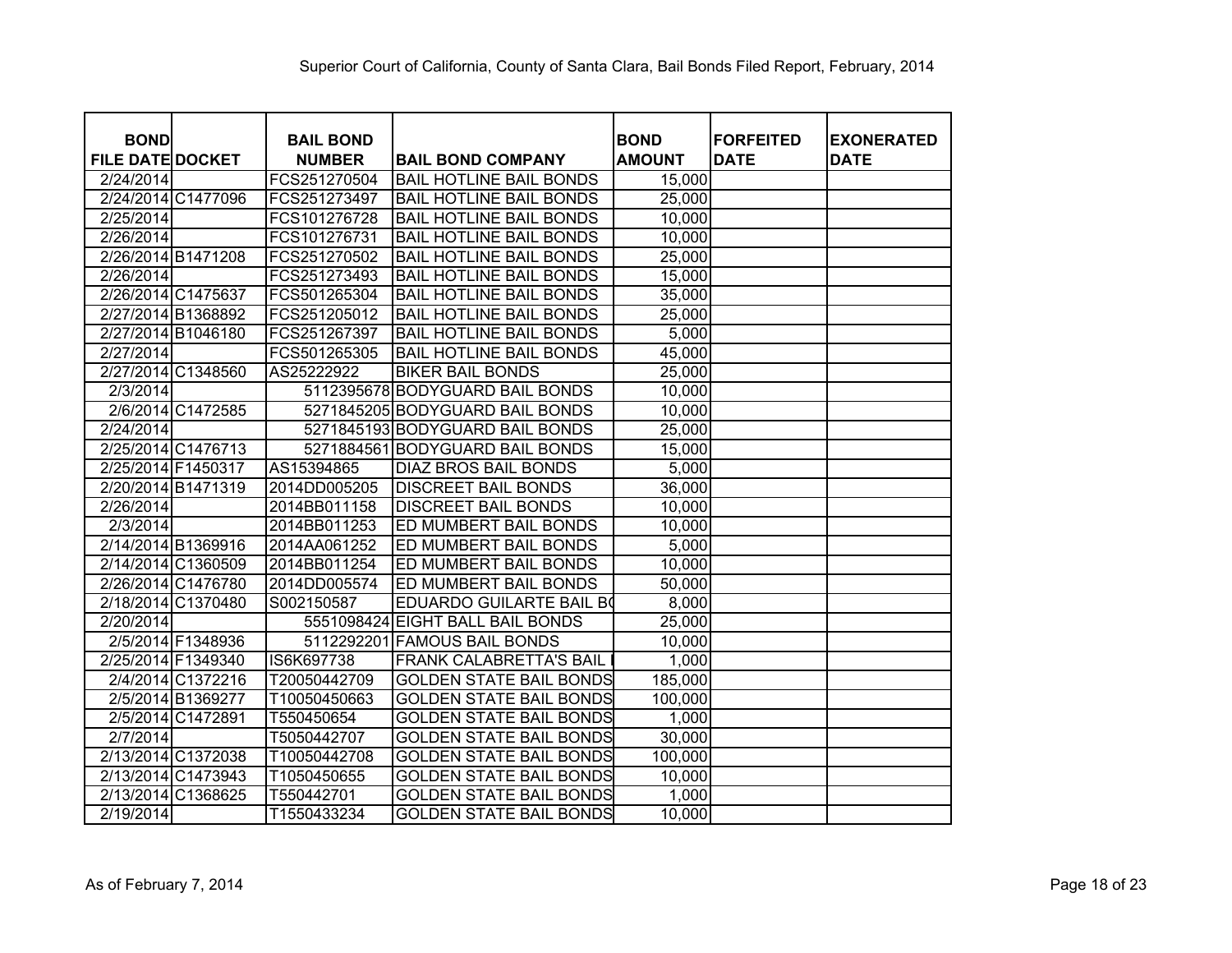| <b>BOND</b>             |                    | <b>BAIL BOND</b> |                                | <b>BOND</b>   | <b>IFORFEITED</b> | <b>EXONERATED</b> |
|-------------------------|--------------------|------------------|--------------------------------|---------------|-------------------|-------------------|
| <b>FILE DATE DOCKET</b> |                    | <b>NUMBER</b>    | <b>BAIL BOND COMPANY</b>       | <b>AMOUNT</b> | <b>DATE</b>       | <b>DATE</b>       |
| 2/20/2014               |                    | T2550450656      | <b>GOLDEN STATE BAIL BONDS</b> | 20,000        |                   |                   |
| 2/24/2014               |                    | T2550450657      | <b>GOLDEN STATE BAIL BONDS</b> | 15,000        |                   |                   |
|                         | 2/25/2014 C1361032 | T5050442704      | <b>GOLDEN STATE BAIL BONDS</b> | 40,000        |                   |                   |
|                         | 2/25/2014 B1470386 | T550433233       | <b>GOLDEN STATE BAIL BONDS</b> | 5,000         |                   |                   |
|                         | 2/27/2014 C1475862 | T25050442074     | <b>GOLDEN STATE BAIL BONDS</b> | 250,000       |                   |                   |
|                         | 2/20/2014 C1372215 | 2014BB012426     | <b>JM BAIL BONDS</b>           | 10,000        |                   |                   |
| 2/24/2014 F1450049      |                    | APN82519054      | <b>JOHN GRAFFIGNA</b>          | 50,000        |                   |                   |
|                         | 2/20/2014 C1473514 | 2014BB012439     | KATHY ERKEN BAIL BONDS         | 5,000         |                   |                   |
| 2/14/2014 B1470366      |                    | AD00721365       | KEITH CARTER BAIL BONDS        | 35,000        |                   |                   |
|                         | 2/10/2014 CC818739 | S2502079472      | <b>LATINO BAIL BONDS</b>       | 10,000        |                   |                   |
|                         | 2/14/2014 C1473833 | S10002177316     | <b>LATINO BAIL BONDS</b>       | 90,000        |                   |                   |
| 2/25/2014 F1346103      |                    | S1002076228      | <b>LATINO BAIL BONDS</b>       | 10,000        |                   |                   |
| 2/25/2014               |                    | S1002076229      | <b>LATINO BAIL BONDS</b>       | 10,000        |                   |                   |
| 2/26/2014 C1244611      |                    | S1002050654      | <b>LATINO BAIL BONDS</b>       | 10,000        |                   |                   |
| 2/26/2014 B1471207      |                    | S2502079473      | <b>LATINO BAIL BONDS</b>       | 16,000        |                   |                   |
|                         | 2/3/2014 F1346617  |                  | 5112413987 LE BAIL BONDS       | 5,000         |                   |                   |
|                         | 2/3/2014 C1067859  |                  | 5112413990 LE BAIL BONDS       | 5,000         |                   |                   |
|                         | 2/3/2014 C1247540  |                  | 5271860556 LE BAIL BONDS       | 15,000        |                   |                   |
|                         | 2/3/2014 C1350880  |                  | 5551091087 LE BAIL BONDS       | 30,000        |                   |                   |
|                         | 2/3/2014 F1349427  |                  | 5551095155 LE BAIL BONDS       | 40,000        |                   |                   |
|                         | 2/3/2014 C1118048  |                  | 55510120303 LE BAIL BONDS      | 25,000        |                   |                   |
|                         | 2/4/2014 C1475032  |                  | 5271860572 LE BAIL BONDS       | 25,000        |                   |                   |
|                         | 2/4/2014 C1475598  |                  | 5271860598 LE BAIL BONDS       | 25,000        |                   | 2/18/2014         |
|                         | 2/4/2014 C1475598  |                  | 5551095168 LE BAIL BONDS       | 50,000        |                   |                   |
| 2/5/2014                |                    |                  | 5112423546 LE BAIL BONDS       | 10,000        |                   |                   |
|                         | 2/6/2014 C1358356  |                  | 5551095171 LE BAIL BONDS       | 50,000        |                   |                   |
|                         | 2/6/2014 C1473517  | AS15K167963      | LE BAIL BONDS                  | 5,000         |                   |                   |
|                         | 2/7/2014 C1475594  |                  | 5271855158 LE BAIL BONDS       | 5,000         |                   |                   |
| 2/10/2014               |                    |                  | 5112413958 LE BAIL BONDS       | 10,000        |                   |                   |
| 2/10/2014               |                    |                  | 5271860585 LE BAIL BONDS       | 10,000        |                   |                   |
| 2/10/2014               |                    |                  | 5551091032 LE BAIL BONDS       | 10,000        |                   |                   |
|                         | 2/11/2014 C1354552 |                  | 5112423405 LE BAIL BONDS       | 5,000         |                   |                   |
| 2/11/2014 C1358051      |                    |                  | 5112423418 LE BAIL BONDS       | 5,000         |                   |                   |
| 2/11/2014               |                    | AS30K73998       | LE BAIL BONDS                  | 25,000        |                   |                   |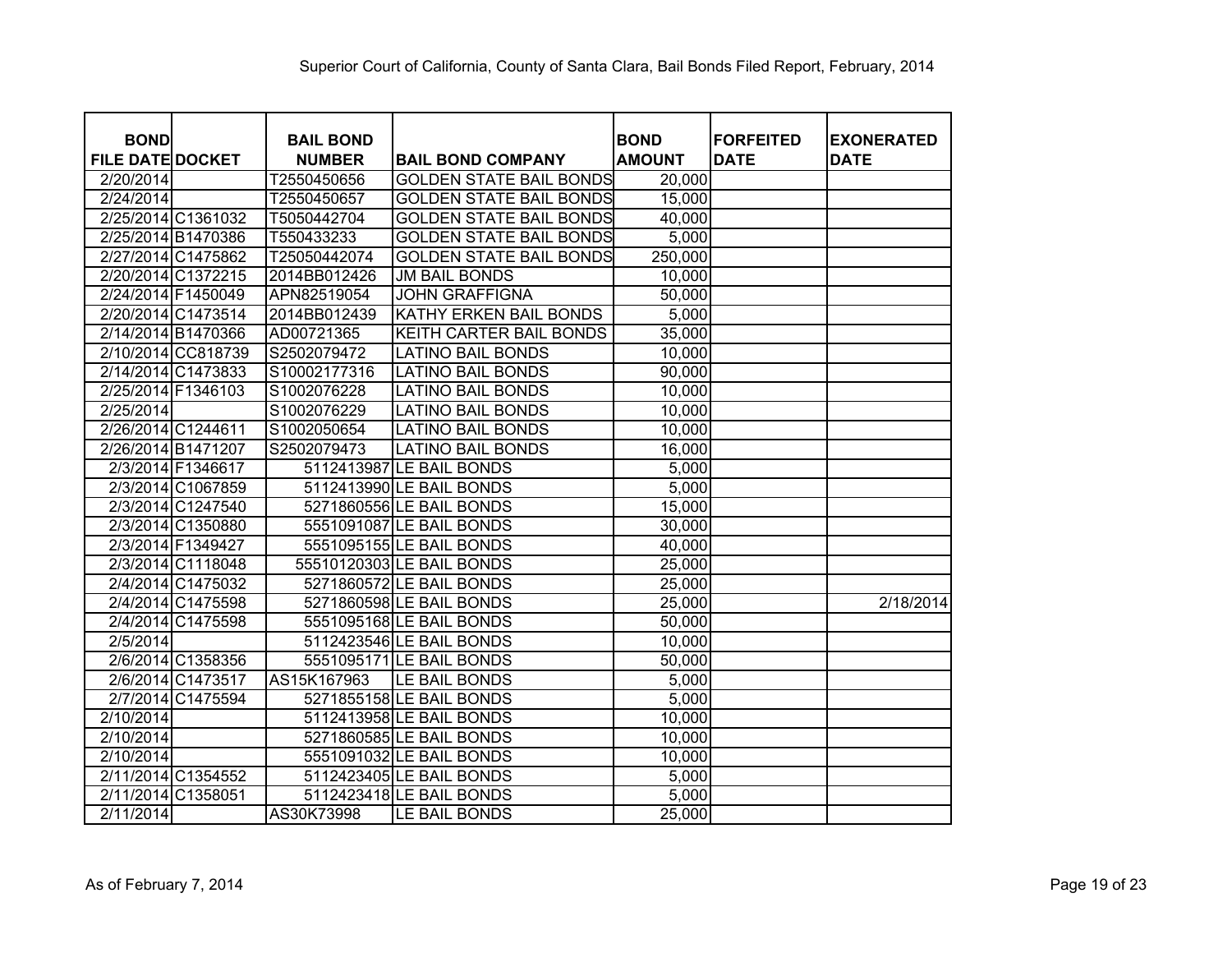| <b>BOND</b>             | <b>BAIL BOND</b> |                          | <b>BOND</b>   | <b>FORFEITED</b> | <b>EXONERATED</b> |
|-------------------------|------------------|--------------------------|---------------|------------------|-------------------|
| <b>FILE DATE DOCKET</b> | <b>NUMBER</b>    | <b>BAIL BOND COMPANY</b> | <b>AMOUNT</b> | <b>DATE</b>      | <b>DATE</b>       |
| 2/13/2014 C1476334      |                  | 5112423421 LE BAIL BONDS | 5,000         | 2/25/2014        |                   |
| 2/14/2014 C1367186      | AS15K167960      | LE BAIL BONDS            | 10,000        |                  |                   |
| 2/14/2014 B1262266      | AS15K167962      | LE BAIL BONDS            | 5,000         |                  |                   |
| 2/20/2014               |                  | 5112423450 LE BAIL BONDS | 10,000        |                  |                   |
| 2/20/2014               |                  | 5271855091 LE BAIL BONDS | 11,000        |                  |                   |
| 2/24/2014               |                  | 5551095184 LE BAIL BONDS | 25,000        |                  |                   |
| 2/26/2014 C1368999      |                  | 5112423447 LE BAIL BONDS | 10,000        |                  |                   |
| 2/26/2014               |                  | 5551091029 LE BAIL BONDS | 36,000        |                  |                   |
| 2/27/2014               |                  | 5105405553 LE BAIL BONDS | 80,000        |                  |                   |
| 2/27/2014               |                  | 5105405566 LE BAIL BONDS | 80,000        |                  |                   |
| 2/27/2014               |                  | 5551075672 LE BAIL BONDS | 40,000        |                  |                   |
| 2/28/2014               |                  | 5271855088 LE BAIL BONDS | 15,000        |                  |                   |
| 2/3/2014 B1366141       | 2014BB011934     | <b>LUNA BAIL BONDS</b>   | 7,000         |                  |                   |
| 2/3/2014 C1371015       | 2014BB011948     | <b>LUNA BAIL BONDS</b>   | 10,000        |                  |                   |
| 2/4/2014                | 2014DD005766     | <b>LUNA BAIL BONDS</b>   | 10,000        |                  |                   |
| 2/4/2014                | 2014DD005767     | <b>LUNA BAIL BONDS</b>   | 25,000        |                  |                   |
| 2/5/2014 B1471190       | 2014BB011929     | <b>LUNA BAIL BONDS</b>   | 10,000        |                  |                   |
| 2/6/2014 C1474781       | 2014BB011947     | <b>LUNA BAIL BONDS</b>   | 10,000        |                  |                   |
| 2/6/2014 C1475183       | 2014DD005760     | <b>LUNA BAIL BONDS</b>   | 20,000        |                  |                   |
| 2/7/2014 F1449527       | 2014AA061473     | <b>LUNA BAIL BONDS</b>   | 5,000         |                  |                   |
| 2/7/2014                | 2014CC007770     | <b>LUNA BAIL BONDS</b>   | 25,000        |                  |                   |
| 2/7/2014 B1471153       | 2014DD005753     | <b>LUNA BAIL BONDS</b>   | 50,000        |                  |                   |
| 2/11/2014               | 2014DD005771     | <b>LUNA BAIL BONDS</b>   | 35,000        |                  |                   |
| 2/13/2014 F1348964      | 2014BB011943     | <b>LUNA BAIL BONDS</b>   | 10,000        |                  |                   |
| 2/13/2014 C1366464      | 2014CC007774     | <b>LUNA BAIL BONDS</b>   | 20,000        |                  |                   |
| 2/18/2014               | 2014AA61449      | <b>LUNA BAIL BONDS</b>   | 5,000         |                  |                   |
| 2/18/2014 C1477217      | 2014BB011956     | <b>LUNA BAIL BONDS</b>   | 10,250        |                  |                   |
| 2/18/2014               | 2014CC007773     | <b>LUNA BAIL BONDS</b>   | 25,000        |                  |                   |
| 2/18/2014               | 2014CC007778     | <b>LUNA BAIL BONDS</b>   | 25,000        |                  |                   |
| 2/18/2014               | 2014DD005777     | <b>LUNA BAIL BONDS</b>   | 36,000        |                  |                   |
| 2/19/2014 C1363491      | 2014CC007756     | <b>LUNA BAIL BONDS</b>   | 25,000        |                  |                   |
| 2/19/2014               | 2014DD005759     | <b>LUNA BAIL BONDS</b>   | 31,250        |                  |                   |
| 2/19/2014 CC957488      | 2014EE002370     | <b>LUNA BAIL BONDS</b>   | 25,000        |                  |                   |
| 2/20/2014               | 2014AA061458     | <b>LUNA BAIL BONDS</b>   | 5,000         |                  |                   |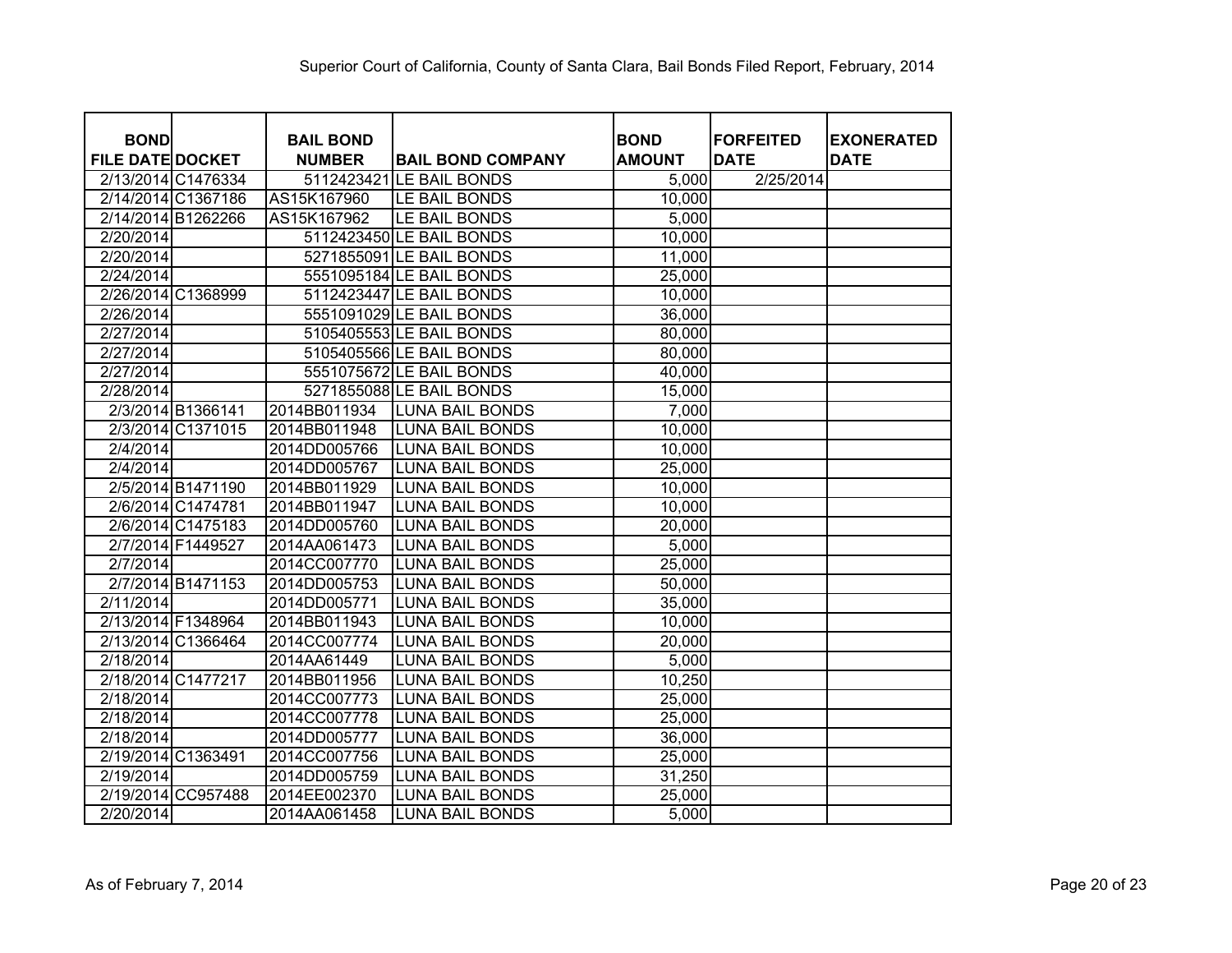| <b>BOND</b>             |                   | <b>BAIL BOND</b> |                                 | <b>BOND</b>   | <b>FORFEITED</b> | <b>EXONERATED</b> |
|-------------------------|-------------------|------------------|---------------------------------|---------------|------------------|-------------------|
| <b>FILE DATE DOCKET</b> |                   | <b>NUMBER</b>    | <b>BAIL BOND COMPANY</b>        | <b>AMOUNT</b> | <b>DATE</b>      | <b>DATE</b>       |
| 2/20/2014               |                   | 2014DD005775     | <b>LUNA BAIL BONDS</b>          | 41,000        |                  |                   |
| 2/20/2014 F1450279      |                   | 2014DD005780     | <b>LUNA BAIL BONDS</b>          | 40,000        |                  |                   |
| 2/20/2014 F1346613      |                   | 2014DD005781     | <b>LUNA BAIL BONDS</b>          | 50,000        |                  |                   |
| 2/24/2014               |                   | 2014CC011211     | <b>LUNA BAIL BONDS</b>          | 15,000        |                  |                   |
| 2/24/2014               |                   | 2014DD008179     | <b>LUNA BAIL BONDS</b>          | 50,000        |                  |                   |
| 2/25/2014 C1231470      |                   | 2014BB016010     | <b>LUNA BAIL BONDS</b>          | 10,000        |                  |                   |
| 2/25/2014 B1470846      |                   | 2014DD008164     | <b>LUNA BAIL BONDS</b>          | 50,000        |                  |                   |
| 2/25/2014               |                   | 2014DD008173     | <b>LUNA BAIL BONDS</b>          | 40,000        |                  |                   |
| 2/26/2014 B1471229      |                   | 2014AA068503     | <b>LUNA BAIL BONDS</b>          | 1,000         |                  |                   |
| 2/26/2014 C1473838      |                   | 2014BB011955     | <b>LUNA BAIL BONDS</b>          | 5,000         |                  |                   |
| 2/27/2014 C1477203      |                   | 2014CC011206     | <b>LUNA BAIL BONDS</b>          | 25,000        |                  |                   |
| 2/27/2014 C1476706      |                   | 2014EE003795     | <b>LUNA BAIL BONDS</b>          | 75,000        |                  |                   |
| 2/28/2014               |                   | 2014BB015904     | <b>LUNA BAIL BONDS</b>          | 11,000        |                  |                   |
| 2/11/2014 B1470353      |                   |                  | 69440046 MYUNG BOUGUERBA        | 100,000       |                  |                   |
|                         | 2/3/2014 C1477218 | U3520478103      | <b>NOR CAL BAIL BONDS</b>       | 35,000        |                  |                   |
|                         | 2/3/2014 B1470885 | U3520481549      | <b>NOR CAL BAIL BONDS</b>       | 10,000        |                  |                   |
| 2/4/2014 F1450120       |                   | 2014CC008498     | PACIFIC COAST BAIL BONDS        | 12,000        |                  |                   |
|                         | 2/5/2014 C1476064 | 2014BB013307     | PACIFIC COAST BAIL BONDS        | 10,000        |                  |                   |
|                         | 2/5/2014 C1475970 | 2014CC008494     | PACIFIC COAST BAIL BONDS        | 26,000        |                  |                   |
|                         | 2/6/2014 C1473106 | 2014AA063477     | PACIFIC COAST BAIL BONDS        | 5,000         |                  |                   |
| 2/7/2014                |                   | 2014EE002643     | PACIFIC COAST BAIL BONDS        | 25,000        |                  |                   |
| 2/11/2014               |                   | 2014AA063475     | PACIFIC COAST BAIL BONDS        | 1,000         |                  |                   |
| 2/11/2014 C1370465      |                   | 2014AA063479     | PACIFIC COAST BAIL BONDS        | 500           |                  |                   |
| 2/13/2014 C1477654      |                   | 2014CC010759     | PACIFIC COAST BAIL BONDS        | 12,000        |                  |                   |
| 2/14/2014 C1476070      |                   | 2014AA067225     | PACIFIC COAST BAIL BONDS        | 5,000         |                  |                   |
| 2/14/2014 C1475051      |                   | 2014DD007897     | PACIFIC COAST BAIL BONDS        | 10,000        |                  |                   |
| 2/14/2014 C1473827      |                   | 2014FF000292     | PACIFIC COAST BAIL BONDS        | 100,000       |                  |                   |
| 2/18/2014               |                   | 2014CC010760     | PACIFIC COAST BAIL BONDS        | 25,000        |                  |                   |
| 2/18/2014               |                   | 2014DD005772     | PACIFIC COAST BAIL BONDS        | 50,000        |                  |                   |
| 2/18/2014               |                   | 2014DD005776     | PACIFIC COAST BAIL BONDS        | 40,000        |                  |                   |
| 2/18/2014               |                   | 2014DD005782     | PACIFIC COAST BAIL BONDS        | 50,000        |                  |                   |
| 2/19/2014               |                   | 2014DD005763     | PACIFIC COAST BAIL BONDS        | 40,000        |                  |                   |
| 2/20/2014               |                   | 2014CC007779     | <b>PACIFIC COAST BAIL BONDS</b> | 25,000        |                  |                   |
| 2/20/2014 C1476729      |                   | 2014CC011202     | PACIFIC COAST BAIL BONDS        | 25,000        | 3/4/2014         |                   |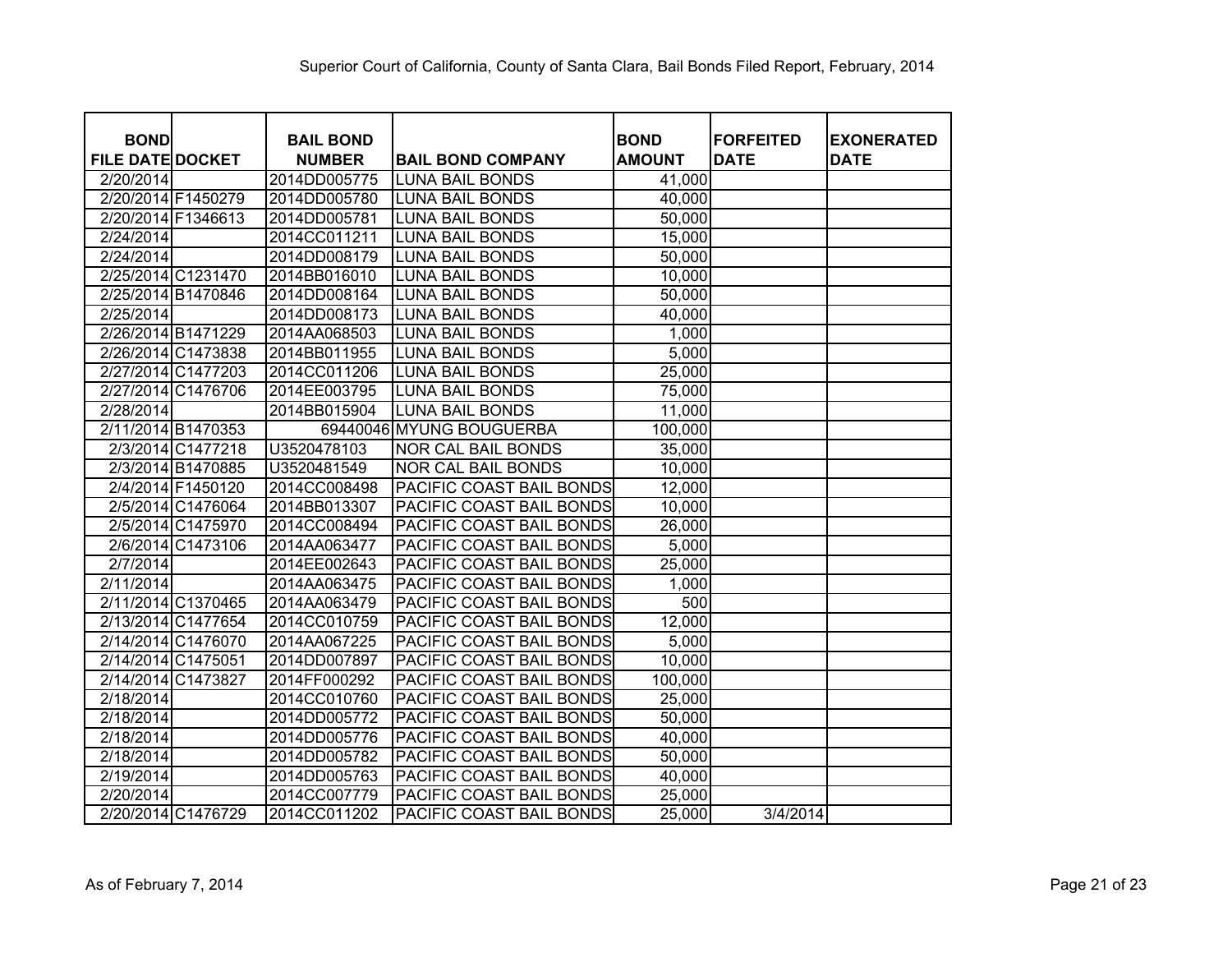| <b>BOND</b>             | <b>BAIL BOND</b> |                                  | <b>BOND</b>   | <b>FORFEITED</b> | <b>EXONERATED</b> |
|-------------------------|------------------|----------------------------------|---------------|------------------|-------------------|
| <b>FILE DATE DOCKET</b> | <b>NUMBER</b>    | <b>BAIL BOND COMPANY</b>         | <b>AMOUNT</b> | <b>DATE</b>      | <b>DATE</b>       |
| 2/21/2014               | 2014CC007772     | PACIFIC COAST BAIL BONDS         | 20,000        |                  |                   |
| 2/24/2014               | 2014BB016006     | PACIFIC COAST BAIL BONDS         | 10,000        |                  |                   |
| 2/24/2014               | 2014CC011201     | PACIFIC COAST BAIL BONDS         | 25,000        |                  |                   |
| 2/24/2014               | 2014EE002641     | PACIFIC COAST BAIL BONDS         | 26,000        |                  |                   |
| 2/24/2014               | 2014EE003793     | PACIFIC COAST BAIL BONDS         | 30,000        |                  |                   |
| 2/25/2014               | 2014EE003792     | PACIFIC COAST BAIL BONDS         | 60,000        |                  |                   |
| 2/26/2014               | 2014AA063480     | PACIFIC COAST BAIL BONDS         | 5,000         |                  |                   |
| 2/26/2014               | 2014CC011203     | PACIFIC COAST BAIL BONDS         | 15,000        |                  |                   |
| 2/26/2014               | 2014DD008162     | PACIFIC COAST BAIL BONDS         | 35,000        |                  |                   |
| 2/26/2014               | 2014DD008163     | <b>PACIFIC COAST BAIL BONDS</b>  | 25,000        |                  |                   |
| 2/27/2014 B1471198      | 2014EE003794     | <b>PACIFIC COAST BAIL BONDS</b>  | 20,000        |                  |                   |
| 2/11/2014 B1470981      |                  | 49469076 PAULINE MORRISON        | 100,000       |                  |                   |
| 2/18/2014 C1477927      | 2014DD005590     | <b>RAMIREZ BAIL BONDS</b>        | 10,000        |                  |                   |
| 2/24/2014               | 2014BB011156     | <b>RAMIREZ BAIL BONDS</b>        | 10,000        |                  |                   |
| 2/24/2014 C1477262      | 2014BB011157     | <b>RAMIREZ BAIL BONDS</b>        | 10,000        |                  |                   |
| 2/24/2014 C1477266      | 2014EE002277     | <b>RAMIREZ BAIL BONDS</b>        | 11,000        |                  |                   |
| 2/10/2014 C1246736      |                  | 5271870355 REASONABLE BAIL BONDS | 20,000        |                  |                   |
| 2/18/2014               |                  | 5551075263 REASONABLE BAIL BONDS | 11,000        |                  |                   |
| 2/5/2014                | 2014BB012039     | <b>TAPOUT BAIL BONDS</b>         | 10,000        |                  |                   |
| 2/7/2014 C1473832       | 2014FF000238     | <b>TAPOUT BAIL BONDS</b>         | 11,000        |                  |                   |
| 2/20/2014 C1474138      | 2014BB012018     | <b>TAPOUT BAIL BONDS</b>         | 10,000        |                  |                   |
| 2/26/2014 C1475886      | 2014BB012020     | <b>TAPOUT BAIL BONDS</b>         | 5,000         |                  |                   |
| 2/3/2014                | AS50K49457       | THANG VO BAIL BONDS              | 50,000        |                  |                   |
| 2/5/2014                | AS30K76147       | THANG VO BAIL BONDS              | 10,000        |                  |                   |
| 2/26/2014 C1473634      | AS30K75929       | THANG VO BAIL BONDS              | 25,000        |                  |                   |
| 2/27/2014 C1227347      | AB00698051       | TRINO SAVALA BAIL BONDS          | 8,000         |                  |                   |
| 2/3/2014                | 2014DD005847     | <b>VERONICA MELERO BAIL BO</b>   | 50,000        |                  |                   |
| 2/7/2014 C1370848       | 2014AA066442     | <b>VERONICA MELERO BAIL BO</b>   | 5,000         |                  |                   |
| 2/14/2014               | 2014CC007852     | <b>VERONICA MELERO BAIL BO</b>   | 25,000        |                  |                   |
| 2/18/2014               | 2014CC007851     | <b>VERONICA MELERO BAIL BO</b>   | 25,000        |                  |                   |
| 2/19/2014 C1474331      | 2014CC007861     | VERONICA MELERO BAIL BO          | 25,000        |                  |                   |
| 2/25/2014               | 2014DD005848     | <b>VERONICA MELERO BAIL BO</b>   | 50,000        |                  |                   |
| 2/26/2014 C1473116      | 2014CC007863     | VERONICA MELERO BAIL BO          | 15,000        |                  |                   |
| $\overline{2}/27/2014$  | 2014DD005846     | <b>VERONICA MELERO BAIL BO</b>   | 25,000        |                  |                   |